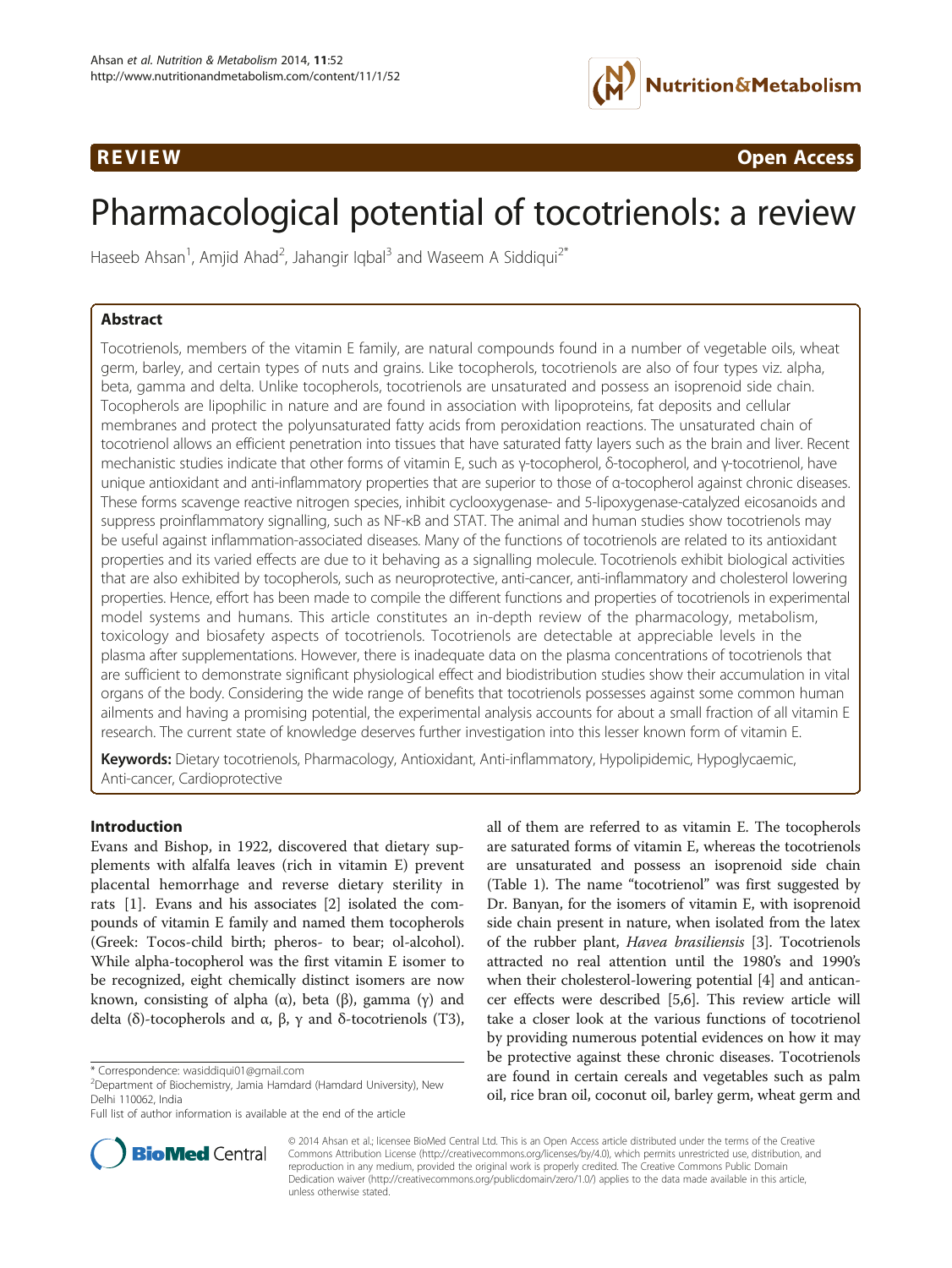| Type                         | R1                        | R2                        | R <sub>3</sub> | Structure                                                           |
|------------------------------|---------------------------|---------------------------|----------------|---------------------------------------------------------------------|
| alpha(a)-Tocotrienol         | Me                        | Me                        | Me             | R <sup>1</sup><br>HO.<br>R <sup>2</sup><br>Ŕ <sup>3</sup>           |
| beta(B)-Tocotrienol          | Me                        | $\boldsymbol{\mathsf{H}}$ | Me             | Ŗ.<br>HO.<br>R <sup>2</sup><br>o<br>Ξ<br>Ŕ <sup>3</sup>             |
| gamma(γ)-Tocotrienol         | $\boldsymbol{\mathsf{H}}$ | Me                        | Me             | R <sup>1</sup><br>HO.<br>R <sup>2</sup><br>о<br>Ξ<br><sub>R</sub> ∍ |
| $delta(\delta)$ -Tocotrienol | $\boldsymbol{\mathsf{H}}$ | $\boldsymbol{\mathsf{H}}$ | Me             | R <sup>1</sup><br>HO.<br>$R^2$<br>о<br>Ξ<br>Ŕ₹.                     |

<span id="page-1-0"></span>Table 1 Structures of various homologs of tocotrienols

annatto [\[7,8\]](#page-16-0). Palm oil and rice bran oil contain particularly higher amounts of tocotrienols (940 mg/kg and 465 mg/kg, respectively) [\[9](#page-16-0)]. Other sources of tocotrienols include grape fruit seed oil, oats, hazelnuts, maize, olive oil, Buckthorn berry, rye, flax seed oil, poppy seed oil and sunflower oil.

Tocotrienols possess powerful neuroprotective, antioxidant, anti-cancer and cholesterol lowering properties that often differ from the properties of tocopherols [\[10](#page-16-0)]. Micromolar amounts of tocotrienol suppress the activity of HMG-CoA reductase, the hepatic enzyme responsible for the synthesis of cholesterol [\[11](#page-16-0),[12\]](#page-16-0). Tocotrienols are thought to have more potent antioxidant properties than  $\alpha$ -tocopherol [[13,14](#page-16-0)]. The unsaturated side chain of tocotrienol allows for more efficient penetration into tissues that have saturated fatty layers such as the brain and liver [\[15\]](#page-16-0). Experimental research examining the antioxidant, free radical scavenging, effects of tocopherol and tocotrienols have found that tocotrienols appear superior due to their better distribution in the lipid layers of the cell membrane [\[16\]](#page-16-0). One major conclusion often used to undermine tocotrienol research is the relative inferiority of the bioavailability of orally taken tocotrienols as compared to that of α-tocopherol. The hepatic α-tocopherol transfer protein (α-TTP), together with the tocopherolassociated proteins (TAP) is responsible for the endogenous accumulation of natural α-tocopherol.

Tocotrienols are absorbed, in the same way as other vitamin E compounds, alongwith fat, in the small intestine, after being cleaved by the enzyme esterase, located in the stomach lining. Bile salts are necessary for the absorption. It is then packaged into chylomicrons and then transported in the lymphatic system. The α-tocotrienol appears to be better absorbed than the other forms of tocotrienol. In the bloodstream, tocotrienols are exposed to the oxidative free radicals and therefore perform most of their antioxidant activity. Tissue uptake takes place either with the help of lipoprotein lipases, digesting the lipoprotein constituents, or by receptor mediated endocytosis of lipoprotein. Lipoprotein lipase degrades lipoproteins to remnant particles which are then taken up by liver or peripheral tissues by receptor mediated endocytosis. Tocotrienols enter a variety of different tissue types, with adipose and adrenal gland having the highest levels. Vitamins can be stored in the tissue for long periods of time because of their exceedingly slow turnover rate. Vitamin E is oxidized after it has performed its antioxidant function. It is converted to its hydroquinone form in a P450 dependent manner before being eliminated from the body through faeces. Hydroquinone form binds with glucuronic acid and mixes with bile for removal through faeces. Despite the promising potential of tocotrienol, the experimental analysis accounts for only a small fraction of all vitamin E research. However,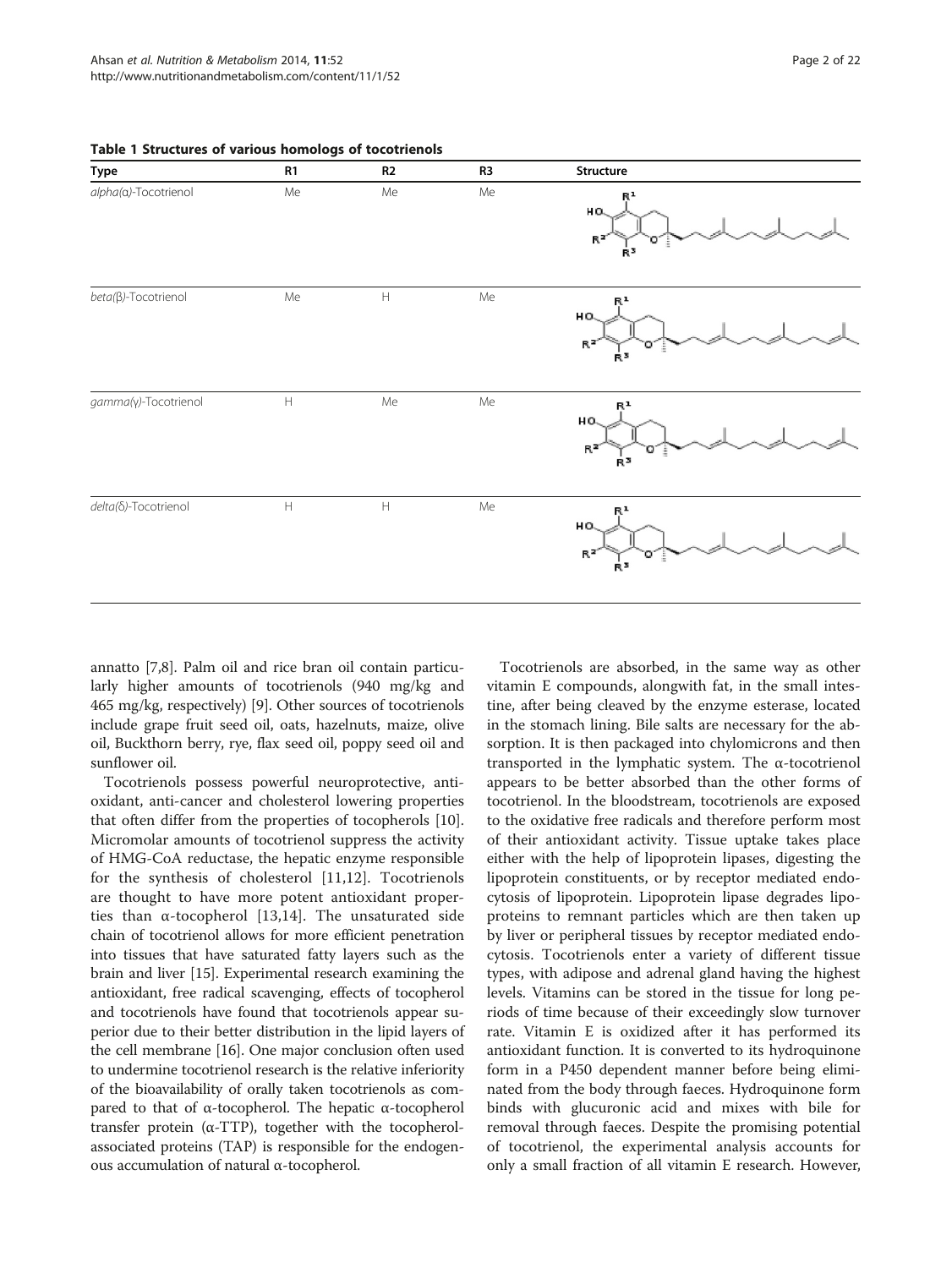biologists are increasingly realizing the importance of this minor and unique vitamin E isomer [[16](#page-16-0)].

Various minerals and vitamins are present in a variety of food products and available as dietary supplements. Selenium (Se) is an essential micronutrient that occurs predominantly as selenomethionine (SeMet), whereas vitamin E (or a-tocopherol) is a fat-soluble physiological antioxidant, both of which are required for normal health [\[17](#page-16-0)-[19](#page-16-0)]. The Se and vitamin E are essential components of the human diet and have been studied as antioxidants and potential therapeutic agents for a variety of human diseases. Various formulations of Se and vitamin E have been shown to possess a therapeutic and preventive effect against prostate cancer (PCa) cells [\[20\]](#page-16-0).

The motivation for the use of vitamin E and Se for the prevention of PCa comes from clinical trial data. Vitamin E was shown to be a promising candidate for PCa prevention in the α-Tocopherol β-Carotene Cancer Prevention Study, a controlled smoking trial where α-tocopherol reduced PCa incidence by 32% and mortality by 41% [[21\]](#page-16-0). The SUpplementation en VItamines et Mineraux AntioXidants (SUVIMAX) study found a significant reduction in PCa rates among men receiving a multivitamin containing 30 mg vitamin E, although the protective effect could not be attributed to any specific micronutrient [[22](#page-16-0)]. In contrast, the Heart Outcomes Prevention Evaluation (HOPE) trial, the Heart Protection Study, the NIH-AARP Diet and Health Study and the Cancer Prevention Study II Nutrition Cohort donot support a general protective effect of α-tocopherol supplement use for PCa prevention [[23](#page-16-0)-[26\]](#page-17-0).

Therefore, the Selenium and Vitamin E Cancer Prevention Trial (SELECT), was designed to test a prostate cancer chemoprevention hypothesis using oral Se and vitamin E supplementation in disease-free volunteers. Initiated in 2001, the SELECT was a phase III, randomized, placebo-controlled human trial to investigate the PCa chemopreventive effects of Se, vitamin E or their combination [[27](#page-17-0)]. SELECT was among the largest clinical chemoprevention trials ever, with an enrollment of more than 35,000 men and an intended follow-up of up to 12 years [[27](#page-17-0)]. SELECT was predicated on basic and clinical research including secondary endpoint data from cancer prevention studies that implied Se and vitamin E supplements could be useful in reducing PCa risk. However, the trial was prematurely terminated in 2008, 18 months before its intended minimum follow-up length. The Se and vitamin E doses and formulations used in SELECT were found to be ineffective, and concern was raised about a possible trend in developing type 2 diabetes mellitus among the study participants taking Se [\[27](#page-17-0)]. Further, a statistically nonsignificant increased risk of PCa was also seen in the vitamin E group participants. Unfortunately, despite the perceived suitability of PCa for

chemoprevention and the considerable evidence suggesting the usefulness of Se and vitamin E for PCa prevention, SELECT failed to show a positive effect. Hence, the SELECT trial was terminated early because of the safety concerns and negative data for the formulations and doses given [[28](#page-17-0)].

The biological activity of vitamin E has generally been associated with its well-defined antioxidant property, specifically against lipid peroxidation in biological membranes. In the vitamin E group, a-tocopherol is considered to be the most active form. Moreover, tocotrienol has been shown to possess novel hypocholesterolemic effects together with an ability to reduce the atherogenic apolipoprotein B and lipoprotein(a) plasma levels. In addition, tocotrienol has been suggested to have an antithrombotic and anti-tumor effect indicating that tocotrienol may serve as an effective agent in the prevention and/or treatment of cardiovascular disease and cancer. The physiological activity of tocotrienol suggests it to be superior than a-tocopherol in many pathophysiological conditions. Hence, the role of tocotrienol in the prevention of cardiovascular disease and cancer may have significant clinical implications. Additional studies on its mechanism of action, as well as, long-term intervention studies from the pharmacological point-of-view are required to elucidate its function [\[29\]](#page-17-0).

#### Biochemical functions

Vitamin E is not a single agent but is at least eight "vitamers," named tocochromanols and can be either "tocopherols" or "tocotrienols". They are further assigned Greek letter prefixes by degree of methyl substitution, that is, α-tocopherol (with three chiral centers) exists naturally as the (2R,4′R,8′R) stereoisomer and is synthesized as allracemic or (2RS,4′RS,8′RS) product [[30](#page-17-0)]. In 1943, Joffe and Harris demonstrated varying potencies of the eight forms of vitamins [\[31\]](#page-17-0). It is known that α-tocopherol is taken up in the human liver by hepatic transfer proteins and some tocopherol stereoisomers penetrate cell membranes more easily [[31,32](#page-17-0)]. The 2R isomers of α-tocopherol are putatively used to establish the vitamin E requirement [[33](#page-17-0)]. As commercial dietary supplements, both natural (RRR) and synthetic (all-rac) α-tocopheryl esters (acetate or succinate) are available and extensively used. Lee *et al.* [[34\]](#page-17-0) showed that vitamin E succinate has a distinct anti-prostaglandin effect in human lung epithelial cells. Vitamin E is relatively safe for consumption even at high dosages, since a 3,200-IU dose was well tolerated by adults in short-term studies [\[35\]](#page-17-0).

One of the most significant differences between  $\alpha$ T and other forms of vitamin E is that in contrast to  $\alpha T$ , which is mostly retained in tissues because of preferential binding by  $α$ -TTP, large quantities of other forms of vitamin E are readily metabolized by CYP4F2-initiated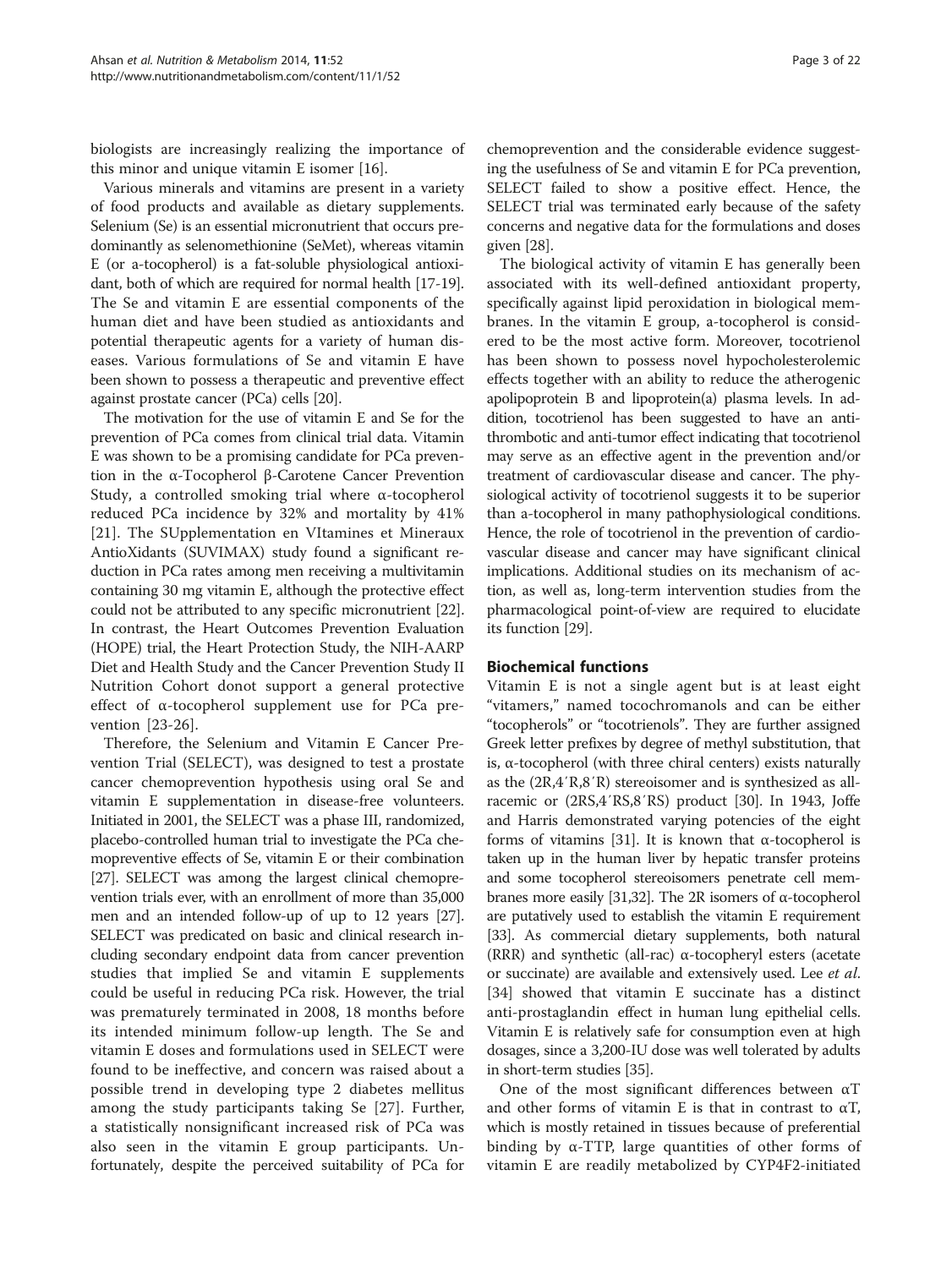ω-oxidation of the side chain to generate carboxychromanols and conjugated counterparts. Short-chain carboxychromanols such as CEHCs are excreted in the urine and γ-CEHC has been shown to have natriuretic activities [\[36](#page-17-0)]. Long-chain carboxychromanols, especially 13′-COOHs, are found in tissues and faeces in animals supplemented with  $\gamma T$ ,  $\delta T$ , and  $\gamma TE$  [\[37-40\]](#page-17-0). The discovery of potent anti-inflammatory [\[41,42](#page-17-0)] and anticancer [\[43\]](#page-17-0) effects of long-chain carboxychromanols represents an exciting research direction and provides new insights into the physiological roles of less tissue-preserved forms of vitamin E [\[44](#page-17-0)].

α-tocopherol, the commonly studied isomer of vitamin E, has been shown to possess an anti-cancer effect [\[45](#page-17-0)-[47](#page-17-0)]. However, the researchers have also started evaluating γtocopherol for its chemopreventive efficacy [[45](#page-17-0)-[51](#page-17-0)]. Interestingly, γ-tocopherol is being increasingly appreciated to have a better potential than α-tocopherol [[52](#page-17-0)]. Studies have shown that the in vitro products of <sup>γ</sup>-tocopherol antioxidant reactions differ from those of α-tocopherol, with the latter alone forming nitrosating agents when ex-posed to NO<sub>2</sub> [\[52\]](#page-17-0). Christen *et al.* [\[53\]](#page-17-0) showed that γtocopherol may be required to complement the activity of α-tocopherol, suggesting that supplementation of α-tocopherol alone may suppress γ-tocopherol levels. The majority of available experimental data on vitamin E for suppressing PCa has been obtained with α-tocopherol, leaving the possibility that other vitamin E isomers may possess better chemopreventive or anticancer potential against PCa, but which needs to be explored further [\[28\]](#page-17-0).

All tocopherols and tocotrienols are potent antioxidants with lipoperoxyl radical-scavenging activities. Only until recently, most research on vitamin E has primarily focused on αT [\[54](#page-17-0)], because αT is the predominant form of vitamin E in tissues and low intake of this form results in vitamin E deficiency-associated ataxia [\[55](#page-17-0)]. However, many human and animal studies on  $\alpha$ T supplementation have yielded disappointing outcomes regarding its protective role in prevention or treatment of chronic diseases including cardiovascular diseases and cancer [\[56,57\]](#page-17-0). On the other hand, recent mechanistic studies combined with preclinical animal models have indicated that compared with  $\alpha T$ , other forms of vitamin E appear to have different and superior biological properties that may be useful for prevention and therapy against chronic diseases. Furthermore, emerging evidence suggests that some long-chain vitamin E metabolites have even stronger anti-inflammatory effects than their vitamin precursors. These metabolites may be novel antiinflammatory agents and may contribute to beneficial effects of vitamin E forms in vivo. Here we discuss recent developments in the field of non-αT forms of vitamin E with respect to their metabolism and antioxidant and anti-inflammatory effects [\[44](#page-17-0)].

Most of the functions of tocotrienols are related to its antioxidant property in animals. It prevents the nonenzymatic oxidations of various cell components (e.g. unsaturated fatty acids) by molecular oxygen and free radicals such as superoxide  $(O_2^-)$  and hydrogen peroxide  $(H<sub>2</sub>O<sub>2</sub>)$ . The various biochemical functions of tocotrienols are related either directly or indirectly to its antioxidant property. They are essential for membrane structure and integrity of the cell [[58](#page-17-0)]. Tocotrienols prevent the peroxidation of polyunsaturated fatty acids in various tissues and membranes and protects the red blood cells from hemolysis by oxidizing agents [\[59\]](#page-17-0). It increases the synthesis of heme by enhancing the activity of enzymes δ-aminolevulinic acid (ALA) synthase and ALA dehydratase. It is required for cellular respiration through electron transport chain and is believed to stabilize coenzyme Q. It prevents the oxidation of vitamin A and carotenes and also LDL and thus may be helpful in the prevention of some chronic diseases [[9](#page-16-0)[,59](#page-17-0)]. Tocotrienols also protects the liver from being damaged by toxic compounds such as  $CCL<sub>A</sub>$ .

# Pharmacological properties

Tocotrienols have a very broad range of medicinal properties and are used as antioxidant, analgesic, antiinflammatory, antibacterial, antipyretic, antithrombotic, anticancer, cardioprotective, hepatoprotective, hypoglycemic, and nephroprotective, as discussed below. The pharmacological potential of tocotrienols has also been summarized in Table [2](#page-4-0).

## Anti-cancer effects

The anticancer properties of tocotrienols are well known and documented [[60](#page-17-0)[-76](#page-18-0)]. Tocotrienols not only suppress cancer-cell proliferation, but also induces apoptosis in cancer cells. It has been reported that  $γ$ - and δ-tocotrienols exhibit greater anticancer activity than α- or β-tocotrienols [[76-78](#page-18-0)]. The mechanism of anticancer effects of tocotrienols has been worked out [[5](#page-16-0)[,79,80\]](#page-18-0). They exert anti-cancer activity on cancer cells by cell cycle arrest through induction of cell cycle inhibitory protein and decreased expression of cyclin dependent kinase [\[64](#page-17-0),[65,](#page-17-0)[79\]](#page-18-0). Tocotrienols also work as an anticancer agent by inhibiting angiogenesis [\[81,82](#page-18-0)] or by enhancing immunity and inhibiting tumor cell migration [[71](#page-18-0)]. Tocotrienol induces cell-cycle arrest and mitochondriamediated apoptosis in human pancreatic cancer cells [[68](#page-17-0)[,70,75](#page-18-0),[83\]](#page-18-0). It has also been shown to inhibit the tumor cell growth by suppressing HMG-CoA reductase activity [[84\]](#page-18-0). It has been shown to induce apoptosis in stomach cancer cells through down-regulation of the Raf-ERK signaling pathway [[69](#page-18-0)]. Tocotrienol significantly activated caspase-dependent programmed cell death in skin and pancreatic cells [[73](#page-18-0),[76](#page-18-0)]. γ- and δ-tocotrienols derived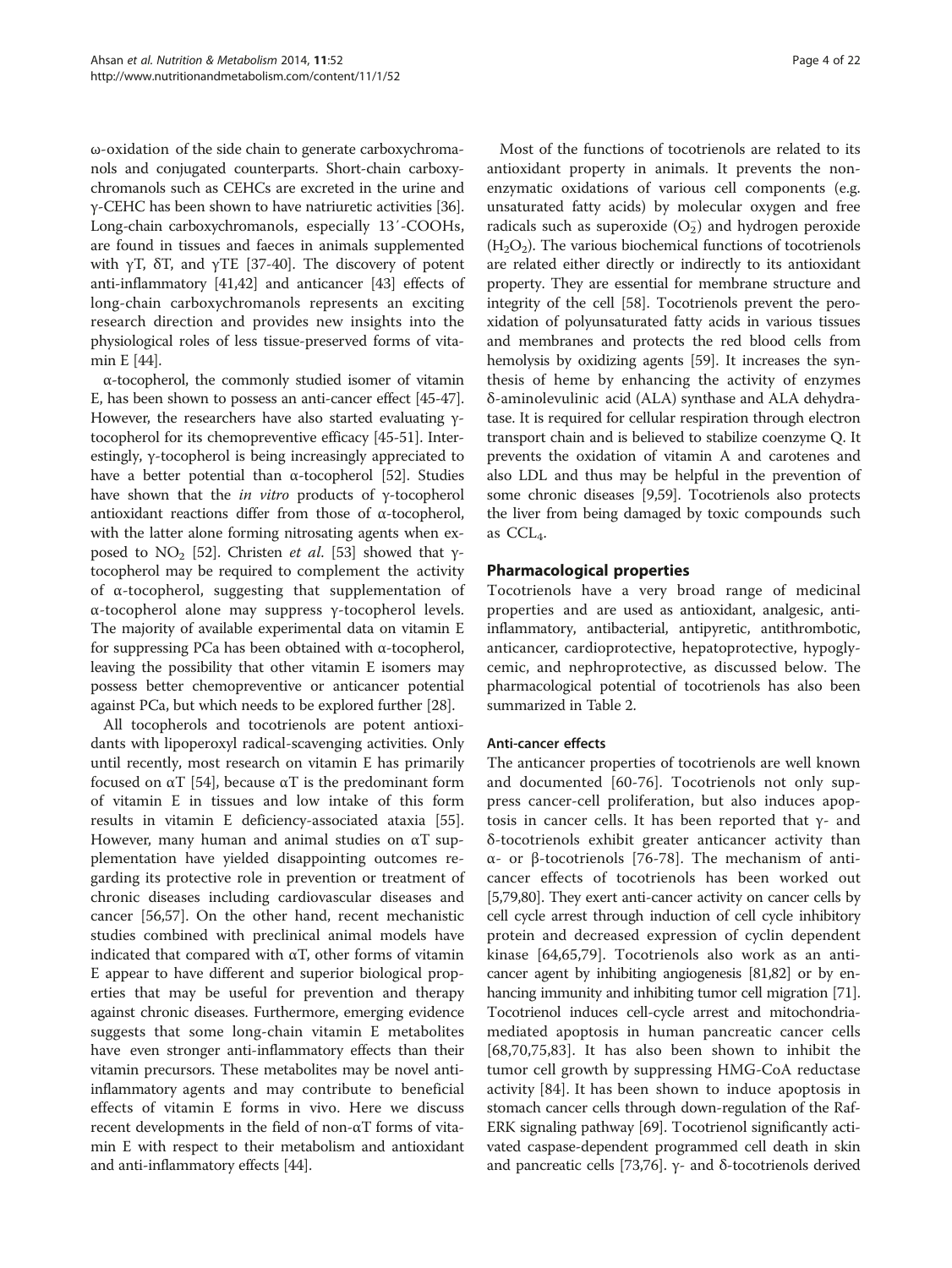<span id="page-4-0"></span>Table 2 Biological properties of tocotrienols

| S.No. | <b>Protective activity</b> | <b>Tocotrienol type</b>                                                                                | Proposed mechanism of action                                                                  | References             |
|-------|----------------------------|--------------------------------------------------------------------------------------------------------|-----------------------------------------------------------------------------------------------|------------------------|
| 1.    | Anti-cancer                | $Y-T_3$                                                                                                | Inhibition of NF- $\kappa$ B, TGF- $\beta$ and P38 signalling<br>pathways                     | [8, 143]               |
|       |                            | $y-T_3$ , $\delta-T_3$                                                                                 | Induction and potentiation of apoptosis                                                       | [20, 22, 31, 144, 145] |
|       |                            | $α-T_3$ , γ-T <sub>3</sub> , δ-T <sub>3</sub>                                                          | Activation of caspases                                                                        | [31,34,61,145,146]     |
|       |                            | $Y-T_3$ , δ-Τ <sub>3</sub>                                                                             | Down-regulation of Bcl-2 and cyclin D                                                         | $[61]$                 |
|       |                            | $a-T_3, y-T_3$                                                                                         | Suppression of HMGR activity                                                                  | $[44]$                 |
|       |                            | TRF from palm oil                                                                                      | Induction of DNA fragmentation                                                                | $[18]$                 |
|       |                            | $α-T_3$ , $δ-T_3$                                                                                      | Inhibition of angiogenesis                                                                    | $[55]$                 |
|       |                            | $Y-T_3$ , $\delta$ -T <sub>3</sub>                                                                     | Inhibition of cell proliferation through<br>cell cycle arrest                                 | [25, 33]               |
|       |                            | $Y-T_3$ , $\delta$ -T <sub>3</sub>                                                                     | Down-regulation of Raf/Erk pathway                                                            | $[27]$                 |
| 2.    | Anti-diabetic              | TRF from palm oil and rice bran oil                                                                    | Prevents the formation of advanced<br>glycationendproducts in diabetic rats                   | $[72]$                 |
|       |                            | $α-T_3$ , γ-Τ <sub>3</sub> , δ-Τ <sub>3</sub>                                                          | Reduces hyperglycemia and hyperlipidemia<br>in diabetic rats                                  | $[73]$                 |
|       |                            | $α-T_3$ , γ-Τ <sub>3</sub> , δ-Τ <sub>3</sub>                                                          | Inhibition of NF-KB signalling pathway                                                        | $[75]$                 |
|       |                            | $a-T_3$ , $v-T_3$ , $\delta-T_3$                                                                       | Inhibition of oxidative-nitrosative stress                                                    | [120]                  |
|       |                            | $a-T_3$ , $y-T_3$ , $\delta-T_3$                                                                       | Inhibition of TNF-α, IL-1β, TGF-β1 and<br>caspase-3 activity                                  | [74, 77]               |
|       |                            | TRF from palm oil and rice bran oil                                                                    | Reduction of glucose-insulin index                                                            | [79,80]                |
|       |                            | $α-T_3$ , γ-Τ <sub>3</sub> , δ-Τ <sub>3</sub>                                                          | Increase in insulin sensitivity                                                               | [59,81,83]             |
| 3.    | Anti-inflammatory          | $α-T_3$ , γ-T <sub>3</sub> , δ-T <sub>3</sub>                                                          | Suppression of NF-KB, TNF-a, IL-1, IL-6,<br>IL-8 and iNOS                                     | [50, 56, 74, 147]      |
|       |                            | $α-T_3$ , γ-T <sub>3</sub> , δ-T <sub>3</sub>                                                          | Suppression of cyclooxygenase-2 activity                                                      | [51, 57]               |
|       |                            | $a-T_3$ , $y-T_3$ , $\delta-T_3$                                                                       | Suppression of STAT-3 signalling pathway                                                      | [29,45]                |
| 4.    | Antioxidant                | $a-T_3$ , $y-T_3$ , $\delta-T_3$                                                                       | Increase in the activity of antioxidant enzymes                                               | [59,60,62,65,148]      |
|       |                            | TRF from palm oil and rice bran oil,<br>$\alpha$ -T <sub>3</sub> , γ-T <sub>3</sub> , δ-T <sub>3</sub> | Quenching and scavenging of free radicals                                                     | [63,69,70,79]          |
|       |                            | $a-T_3$ , $y-T_3$ , $\delta-T_3$                                                                       | Inhibition of lipid peroxidation                                                              | [64,66,68]             |
| 5.    | Immuno-stimulatory         | $a-T_3$ , $\delta-T_3$                                                                                 | Induction of antibody production                                                              | [99, 101]              |
|       |                            | α-Τ <sub>3</sub> , γ-Τ <sub>3</sub> , δ-Τ <sub>3</sub>                                                 | Induction of IFN- $\gamma$ , IL-4, IL-1 $\beta$ production                                    | [99, 102]              |
|       |                            | $\delta$ -T <sub>3</sub>                                                                               | Suppression of TNF-a                                                                          | $[102]$                |
| 6.    | Cardio-protective          | $α-T_3$ , γ- $T_3$                                                                                     | Inhibition of HMG-CoA reductase activity                                                      | [10,86,104]            |
|       |                            | $α-T_3$ , γ- $T_3$                                                                                     | Inhibition of expression of cell adhesion molecules                                           | [105]                  |
|       |                            | $a-T_3, y-T_3$                                                                                         | Reduction in the levels of blood cholesterol                                                  | [106, 107]             |
|       |                            | TRF from palm oil and rice bran oil, $\delta$ -T <sub>3</sub>                                          | Inhibition of lipid peroxidation                                                              | [41,80]                |
|       |                            | $Y-T_3$ , δ-Τ <sub>3</sub>                                                                             | Downregulation of c-Src expression                                                            | $[102]$                |
|       |                            | $Y-T_3$ , δ-Τ <sub>3</sub>                                                                             | Upregulation of phosphorylation of Akt                                                        | [102]                  |
|       |                            | TRF from palm oil                                                                                      | Reduction in the production of apolipoprotein B,<br>platelet derived factor-4, thromboxane B2 | $[149]$                |
|       |                            | TRF from palm oil and rice bran oil                                                                    | Downregulation of TGF-ß                                                                       | $[80]$                 |
| 7.    | Neuro-protective           | $a-T_3$                                                                                                | Inhibition of PP 60 (c-Src) kinase activity and<br>phosphorylation of Erk                     | [112]                  |
|       |                            | $a-T_3$ , $y-T_3$                                                                                      | Inhibition of 12-lipoxygenase activity                                                        | [115, 116]             |
|       |                            | $α-T_3$ , γ-Τ <sub>3</sub> , δ-Τ <sub>3</sub>                                                          | Reduction of oxidative stress                                                                 | $[77]$                 |
|       |                            |                                                                                                        |                                                                                               |                        |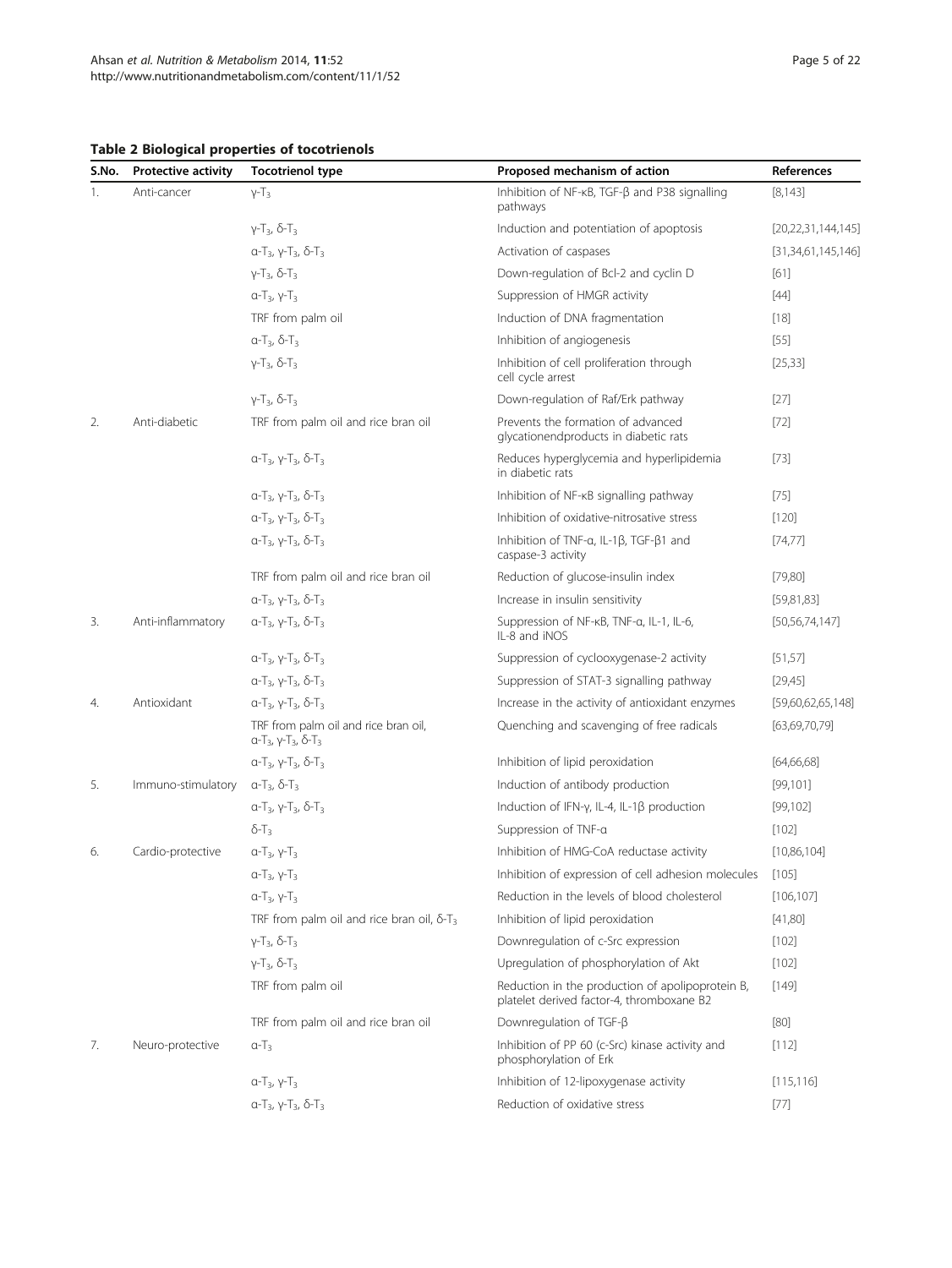| 8. | Hepato-protective | $\alpha$ -T <sub>3</sub> , $\gamma$ -T <sub>3</sub>                                      | Inhibition of lipid peroxidation<br>and oxidative damage              | [62, 64, 65, 68]   |
|----|-------------------|------------------------------------------------------------------------------------------|-----------------------------------------------------------------------|--------------------|
|    |                   | $Y-T_3$ , $\delta$ -T <sub>3</sub>                                                       | Induction of the expression of CYP450,<br>UGT1A1 nad MDR-protein 1    | [135, 136]         |
|    |                   | TRF from palm oil and rice bran oil,<br>$a-T_3$ , $y-T_3$ , $\delta-T_3$                 | Induction of hepatic antioxidant status                               | [59, 137, 138]     |
| 9. | Nephro-protective | TRF from rice bran oil, $\alpha$ -T <sub>3</sub> , $\gamma$ -T <sub>3</sub>              | Inhibition of oxidative-nitrosative stress                            | [12, 136, 141]     |
|    |                   | TRF from palm oil and rice bran oil, $\alpha$ -T <sub>3</sub> , $\gamma$ -T <sub>3</sub> | Downregulating the expression of NF-KB,<br>TGF-B, TNF-a and caspase-3 | [75,79,80,136,139] |

Table 2 Biological properties of tocotrienols (Continued)

from palm oil exhibited strong activity against tumor promotion by inhibiting Epstein–Barr virus (EBV) early antigen expression in EBV-genome-carrying human lymphoblastoid cells induced by phorbol ester [[9\]](#page-16-0). Tocotrienols suppressed DMBA-induced mammary tumors and hypercholesterolemia in murine model [\[85\]](#page-18-0). It induced apoptosis in human fibroblast cells through TGF-beta– Fas–JNK-signaling pathways [\[47](#page-17-0)]. Gamma-Tocotrienol induced poly (ADP-ribose) polymerase (PARP) cleavage and stimulated a rise in caspase-3, caspase-8 and caspase-9 activities in human hepatoma Hep3B cells [\[68\]](#page-17-0). The antiproliferative activity of tocotrienols are mediated through modulation of growth factors such as vascular endothelial growth factor (VEGF) [[82](#page-18-0)], basic fibroblast growth factor (bFGF) [\[86](#page-18-0)] and transforming growth factor-beta (TGF-β) [[62](#page-17-0)], HER2/neu [\[87\]](#page-18-0), and interleukin-6 (IL-6) [\[88\]](#page-18-0). Cyclindependent kinases (CDK2, CDK4, CDK6) and their inhibitors, such as p21, p27 and p53 [\[60,64\]](#page-17-0) and downregulation of Rb phosphorylation [[65,66](#page-17-0)] also mediate the growthsuppressive effects of this agent. Downregulation of the telomerase, c-myc, and raf–ERK signaling pathways has been linked to tocotrienol's ability to inhibit cell survival [\[69,89](#page-18-0)].

Pancreatic cancer is a leading cause of cancer mortality with less than 5% of patients surviving 5 years after diagnosis [[90](#page-18-0)]. Several studies have combined natural compounds that inhibit NF-kB, such as genistein, curcumin, fisetin, and green tea, to investigate synergy in treating pancreatic cancer [\[91-94\]](#page-18-0). However, translation of these studies to the clinic has been challenging due to the low bioavailability of some of these natural compounds in humans. Tocotrienols, a group of 4 ( $\alpha$ -,  $\beta$ -,  $\delta$ -, and γtocotrienol) unsaturated naturally occurring vitamin E compounds have received increasing attention for their potential as nontoxic dietary anticancer agents [\[95,96](#page-18-0)]. Husain et al. [[97](#page-18-0)] has shown that oral administration of 100 mg/kg/d of d-tocotrienol to mice resulted in levels that were 10 times higher in pancreas than in subcutaneously implanted tumor tissue, suggesting that these compounds will have reasonable bioavailability for pancreatic tumor intervention [[97](#page-18-0)]. In another study, they investigated the potential of the natural tocotrienols to inhibit pancreatic cancer and NF-kB activation in vitro and in vivo. In addition, they also investigated the potential of the most bioactive tocotrienol to augment gemcitabine activity in vitro and in vivo [[98\]](#page-18-0). Their results show that d- and g-tocotrienol inhibited NF-kB activity, cell growth, cell survival, and tumor growth in nude mice. It was shown by them that d-tocotrienol augmented gemcitabine activity in vitro and in vivo. The results suggest that inhibition of NF-kB signaling by d-tocotrienol may be an effective approach for the prevention and treatment of pancreatic cancer. Our findings suggest evaluation of NF-kB signaling compounds as an endpoint biomarker in the ongoing phase I trial of d-tocotrienol in patients with pancreatic tumors [[98\]](#page-18-0).

Breast cancer is the second most frequent cancer affecting women worldwide after lung cancer. The toxicity associated with chemical drugs has turned the attention toward natural compounds as anticancer agents. Vitamin E derivatives consisting of tocopherols and their analogs namely tocotrienols have been extensively studied due to their remarkable biological properties. While tocopherols have failed to offer protection, tocotrienols, in particular, a-, d-, and c-tocotrienols alone and in combination have demonstrated anticancer properties. The antiangiogenic, antiproliferative, and apoptotic effect of tocotrienols not only suggests that they are potent antitumor agents but also reinforces the notion that tocotrienols are indeed more than antioxidants [[99](#page-18-0)].

Nesaretnam et al. [[100\]](#page-18-0) conducted a double-blinded, placebo-controlled pilot trial to test the effectiveness of adjuvant tocotrienol therapy in combination with tamoxifen for 5 years in women with early breast cancer. Twohundred forty women, aged between 40 and 60 years, with either tumor node metastases (TNM) breast cancer and estrogen receptor (ER)-positive tumors were non-randomly assigned to two groups. The intervention group received tocotrienol-rich fraction (TRF) plus tamoxifen, whereas the control group received placebo plus tamoxifen, for 5 years. From the study, it was found that there is no association between adjuvant tocotrienol therapy and breast cancer-specific survival in women with early breast cancer. Hence, results from the study were not sufficient to indicate a significant association between adjuvant tocotrienol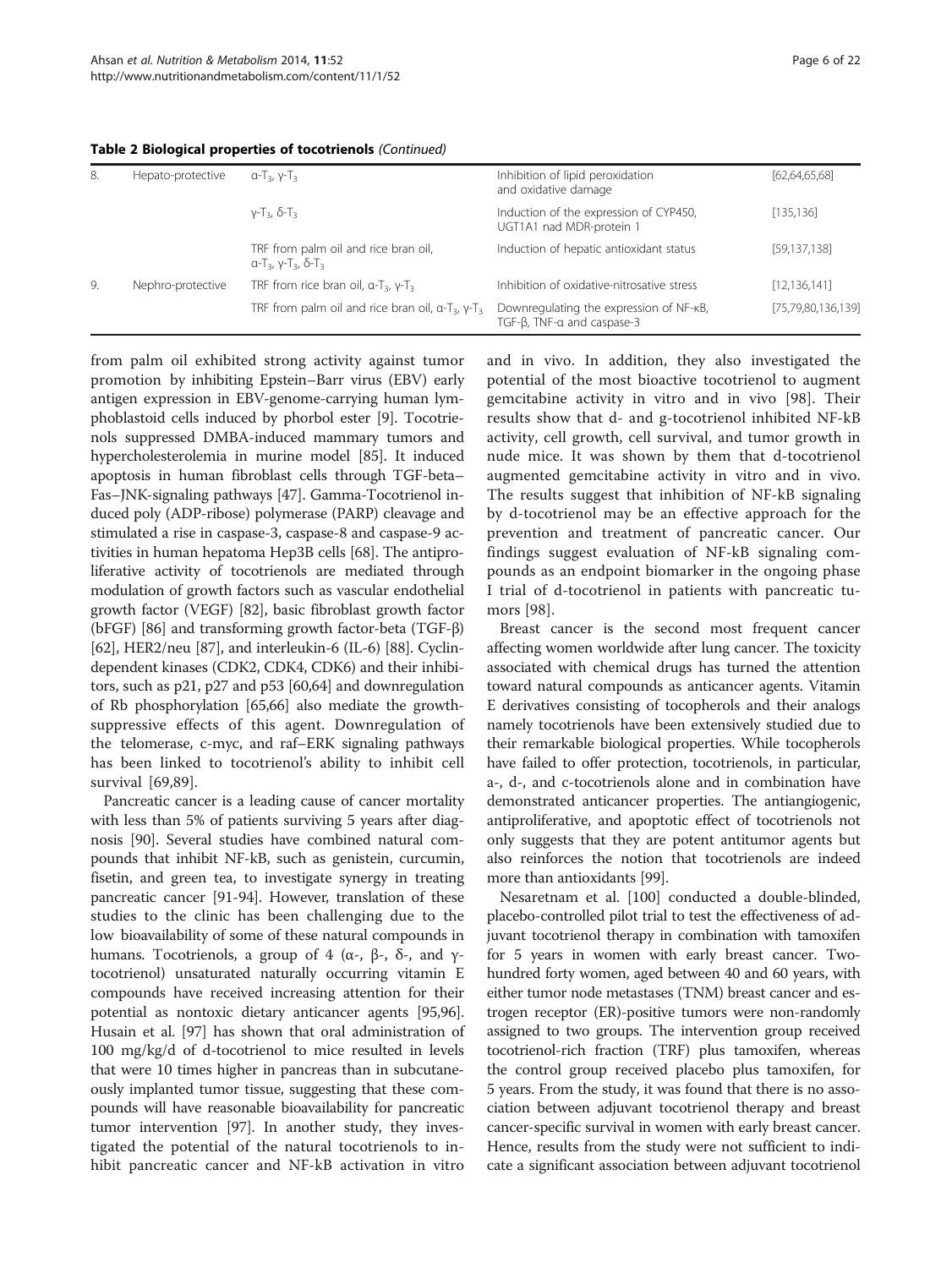therapy and breast cancer survival in women with early breast cancer. However, evidence suggested that tocotrienols have anticancer effects and tamoxifen and tocotrienol in vitro demonstrate synergy. Although a 60% lower mortality occurred in the intervention group, this result was not statistically significant. Hence, a large randomized trial is certainly warranted in the near future to establish whether tocotrienol adjuvant therapy can significantly improve recurrence or mortality or both [\[100\]](#page-18-0).

Nesaretnam et al. [[99](#page-18-0)] have demonstrated a mechanism for tocotrienol activity that involves estrogen receptor (ER) signaling. In silico simulations and in vitro binding analyses indicate a high affinity of specific forms of tocotrienols for ERb, but not for ERa. Moreover, they found that specific tocotrienols increase ERb translocation into the nucleus which, in turn, activates the expression of estrogen responsive genes (MIC-1, EGR-1 and Cathepsin D) in breast cancer cells only expressing ERb cells (MDA-MB-231) and in cells expressing both ER isoforms (MCF-7). The binding of specific tocotrienol forms to ERb is associated with the alteration of cell morphology, caspase-3 activation, DNA fragmentation, and apoptosis. Furthermore, some clinical trials seem to suggest that tocotrienols in combination may have the potential to extend breast cancer-specific survival.

Advances in chemopreventive approaches would be an immense breakthrough in lowering the mortality rate associated with breast cancer in women. Supplementation or treatment with palm tocotrienols has shown encouraging results mainly from in vitro and in vivo studies. Hence, tThe studies conducted by Nesaretnam et al. [[99](#page-18-0)] demonstrated that tocotrienols have convincing potential in suppressing and inhibiting the growth of mammary tumor cells. Combined treatment with statins, celecoxib, and tamoxifen resulted in a significantly enhanced synergistic response compared with high doses of treatment with individual compounds. Interestingly, this effect was observed using lower doses of the anticancer agent in combination with tocotrienols, suggesting that the toxicity factor related to these drugs may be avoided. The recent clinical trial, even though is reported as a null study, displayed promising reduction in the risk and recurrence free survival in women with early breast cancer. Nevertheless, tocotrienols exhibit potential as anticancer agents to be used in combination treatment as well as to enhance therapeutic responsiveness in breast cancer patients [[99\]](#page-18-0).

# Anti-inflammatory activity

Tocotrienols have been extensively studied for their anti-inflammatory property and very promising scientific evidences have been brought up. The activation of the transcription factor NF-κB has been closely linked with inflammation [\[101,102\]](#page-18-0). Tocotrienols have been shown

to suppress the expression of TNF- $\alpha$  [[101,103](#page-18-0)], IL-1 [[104\]](#page-18-0), IL-6 [\[105\]](#page-18-0), IL-8 [\[106](#page-18-0)], inducible nitric oxide synthase [\[107](#page-18-0)], and cyclo-oxygenase 2 [[41,](#page-17-0)[103](#page-18-0)], all of which mediate inflammation. Tocotrienols have also been shown to suppress STAT3 cell-signaling pathway, also involved in inflammation [\[71,85\]](#page-18-0). Hypoxia-induced factor-1 is another pathway that has been linked with inflammation and is modulated by tocotrienols [[106](#page-18-0)]. Treatment of streptozotocin-induced diabetic rats with tocotrienols (25 mg/kg, 50 mg/kg and 100 mg/kg body weight) for 10 weeks, significantly prevented behavioral, biochemical and molecular changes associated with diabetes through suppression of activation of the NF-κB signaling pathway [\[103\]](#page-18-0). Nontoxic concentrations of tocotrienol attenuated the tumour necrosis factor-α (TNF)-induced nuclear transcription factor (NF-κB) activation in human chronic myeloid leukemia cells (KBM-5), which are the key steps in the development of inflammation [\[101](#page-18-0)].

## Anti-oxidant activity

It is now well established that generation of free radicals (O<sub>2</sub>, H<sub>2</sub>O<sub>2</sub> and OH<sup>-</sup>) from the incomplete reduction of molecular oxygen during aerobic respiration is closely related to cellular damage. Regulation of the balance between production of reactive oxygen species (ROS) by cellular processes and its removal by antioxidant defense system maintains normal physiological processes. The antioxidant activities of tocotrienols are mediated through induction of antioxidant enzymes such as superoxide dismutase [\[108](#page-18-0),[109](#page-18-0)], NADPH: quinoneoxidoreductase [[110](#page-18-0)], and glutathione peroxidase [\[111\]](#page-19-0), which quench free radicals such as superoxide radicals [\[112\]](#page-19-0). Effects of tocotrienols on antioxidant defense system in various animal models have been studied from time to time. lntragastric administration of tocotrienol for 30 days caused a significant elevation in different components of hepatic antioxidant defence and reduction in serum enzymes of hepatic damage in rats fed with 2-acetylaminofluorene (AAF) [[113](#page-19-0)]. Shamaan et al. [\[114\]](#page-19-0) investigated the effect of tocotrienol on the activities of glutathione S-transferases (GSTs), glutathione reductase (GR) and glutathione peroxidase (GPx) in rats given 2-acetylaminofluorene (AAF) over a 20 week period. Liver and kidney GST and liver GR activities were significantly increased after AAF administration. Kidney GPx activities were significantly affected. In another experiment, alpha-tocopherol  $(\alpha T)$  and gammatocotrienol (γT) were supplemented continuously for 8 weeks in the diets of normal rats and rats chemically induced with cancer using diethylnitrosamine (DEN), 2-acetylaminofluorene (AAF) and partial hepatectomy. Hepatocarcinogenesis was followed by determining the plasma gamma-glutamyl-transpeptidase (GGT) and alkaline phosphatase (ALP) activities as well as placental glutathione S-transferase (PGST) and GGT activities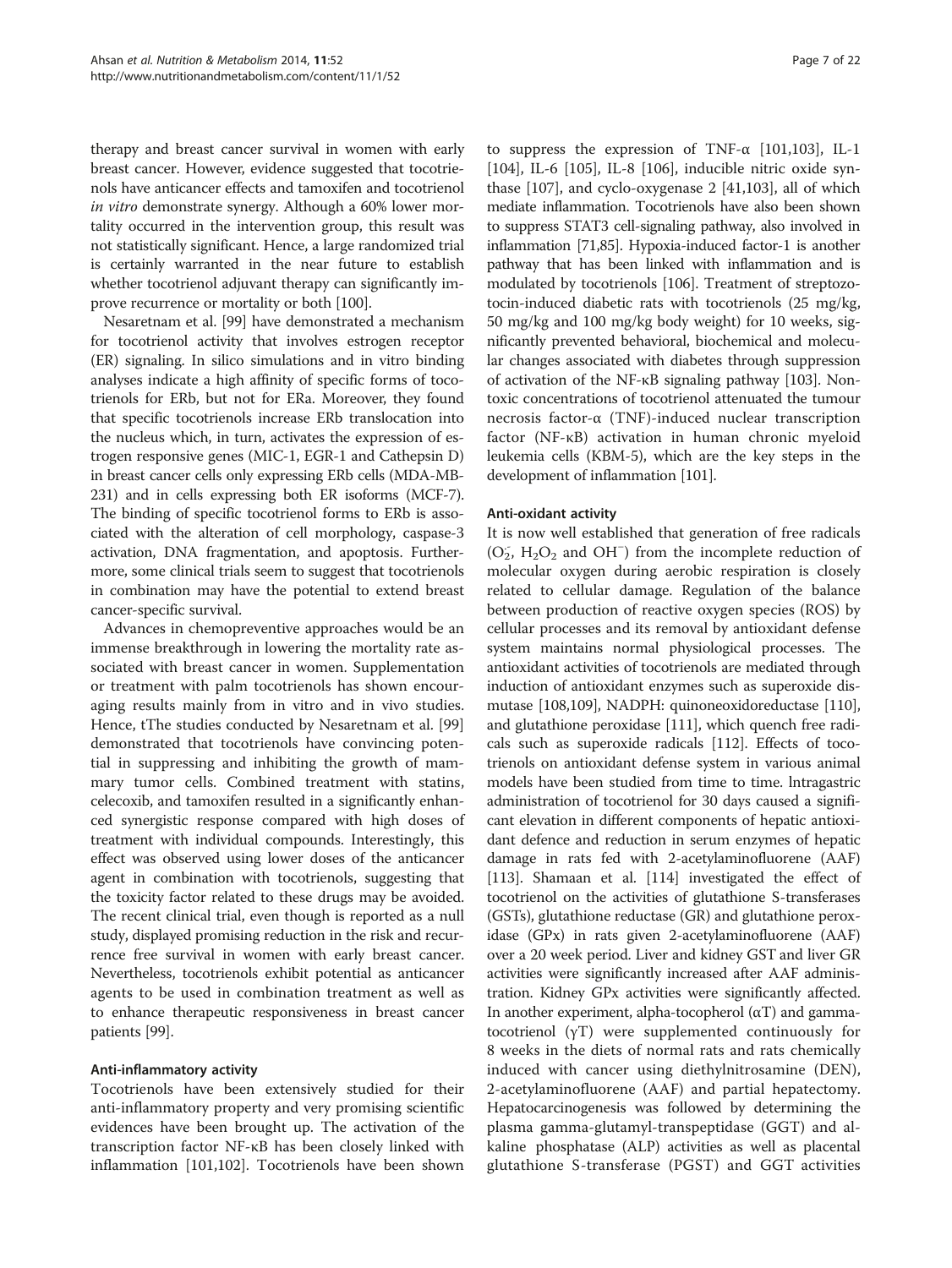histochemically, at 4-week intervals. Male rats (Rattus norvegicus) were supplemented <sup>α</sup>T and <sup>γ</sup>T at two different doses of 30 and 300 mg/kg diet. Elevation of plasma GGT activities and formation of PGST and GGT positive foci were attenuated significantly (P < 0.05) when  $\alpha$ T and  $\gamma$ T were supplemented simultaneously with cancer induction [[115](#page-19-0)]. Ong et al. [[116](#page-19-0)] investigated the effect of tocotrienol and tocopherol on glutathione S-transferase (GST) and gamma-glutamyltranspeptidase (GGT) activities in cultured rat hepatocytes. Tocotrienol and tocopherol significantly decreased GGT activities at 5 days in culture but tocotrienol also significantly decreased GGT activities at 1–2 days. Tocotrienol and tocopherol treatment significantly decreased GST activities at 3 days compared to the control but tocotrienol also decreased GST activities at 1–3 days. Tocotrienol showed a more pronounced effect at a dosage of greater than 50 microM tocotrienol at 1–3 days in culture compared to the control.

Another group of researchers investigated the effects of tocotrienol-rich fraction (TRF) on exercise endurance and oxidative stress in forced swimming rats. The results showed that the TRF-treated animals  $(268.0 \pm 24.1 \text{ min})$ for TRF-25 and  $332.5 \pm 24.3$  min for TRF-50) swam significantly longer than the control  $(135.5 \pm 32.9 \text{ min})$  and T-25-treated  $(154.1 \pm 36.4 \text{ min})$  animals, whereas there was no difference in the performance between the T-25 and control groups [[116\]](#page-19-0). The TRF-treated rats also showed significantly higher concentrations superoxide dismutase (SOD), catalase (CAT), and glutathione peroxidase (GPx), but lower levels in blood lactate, plasma and liver TBARS, and liver and muscle protein carbonyl. Their results suggested that TRF was able to improve the physiological condition and reduce the exercise-induced oxidative stress in forced swimming rats [[117,118\]](#page-19-0).

## Anti-diabetic activity

For centuries, dietary antioxidants are well-known for the management of diabetes and some of them have been experimentally evaluated. However search for new anti-diabetic drugs continues. α-Tocotrienol (0.1 g/kg) significantly prevented oxidative damage in streptozotocin (STZ)-induced diabetic Osteogenic Disorder Shionogi (ODS) rat [\[119](#page-19-0)]. The TRF at a dose of 1 g/kg bodyweight significantly reduced streptozotocin induced diabetes in Sprague–Dawley rats [\[120\]](#page-19-0). It also effectively prevented increase in serum advanced glycosylation end-products (AGE) and malondialdehyde (MDA), and caused decrease in blood glucose and glycatedhemoglobin in diabetic rats. Intragastric administration of TRF from palm oil (200 mg/kg) significantly reduced the blood glucose level, oxidative stress markers and improved dyslipidemia in diabetic rats [[121\]](#page-19-0). Diabetes is associated with a number of secondary complications such as neuropathy, retinopathy, nephropathy, lower limb amputations, etc. Kuhad et al.

[[122\]](#page-19-0) evaluated the impact of tocotrienol on cognitive function and neuroinflammatory cascade in streptozotocininduced diabetes. Streptozotocin-induced diabetic rats were treated with tocotrienol for 10 weeks. After 10 weeks of streptozotocin injection, the rats produced significant increase in transfer latency which was coupled with enhanced acetylcholinesterase activity, increased oxidative-nitrosative stress, TNF-alpha, IL-1beta, caspase-3 activity and active p65 subunit of NF-κB in different regions of diabetic rat brain. Co-administration of tocotrienol significantly prevented behavioural, biochemical and molecular changes associated with diabetes. Moreover, diabetic rats treated with insulin-tocotrienol combination produced more pronounced effect on molecular parameters as compared to their per se groups. Tocotrienol also prevented diabetic neuropathy in rat models [[123,124\]](#page-19-0). Oral administration of tocotrienol also significantly reduced the fasting serum glucose level in STZ induced diabetic rats by increased glucose metabolism and partly by hypotriglyceridemic effect of the plant extract. The extract also possessed oxidative stress reducing property in diabetic rats, which is believed to be a pathogenic factor in the development of diabetic complications [[102](#page-18-0)[,123,125](#page-19-0)-[127](#page-19-0)]. The TRF from palm oil and rice bran oil was able to cause a significant reduction of elevated glucose-insulin index, signifying a potential insulin sensitizing effect in streptozotocin induced diabetic rats [\[127\]](#page-19-0). Oral administration of tocotrienol decreased the HbA1c, plasma glucose, lipids, peroxylipid (malonedialdehyde, MDA), albuminuria, proteinemia and uremia, and also improved the insulin sensitivity in various animal models [[128-130](#page-19-0)]. It also prevents the incidence of long term complication in diabetic nephropathy [\[103](#page-18-0),[119,126,127](#page-19-0)].

## Antihyperlipidemic activity

Hyperlipidaemia is a group of disorders in which a person has increased levels of lipids in the bloodstream. These lipids consist of cholesterol, phospholipids, triglycerides and cholestryl esters. Since lipids are insoluble in aqueous medium, they are usually carried in body fluids as soluble protein complexes called as lipoproteins. Hyperlipidaemia can lead to a number of metabolic diseases like cardiovascular dysfunction and atherosclerosis. Hyperlipidemia may also result from diseases such as diabetes, thyroid disease, renal disorders, obesity, alcohol consumption and liver disorders. Oxidative stress is regarded as an important risk factor for hyperlipidemia. Tocotrienols, because of their antioxidant activity, have long been used for reducing blood lipid levels. Tocotrienols from barley, oats, palm and rice bran have been demonstrated to lower cholesterol levels in animals and humans [\[59](#page-17-0)[,131-139](#page-19-0)], and that this effect has been reported to be mediated by suppressing HMG-CoA reductase activity through a post-translational mechanism [\[12](#page-16-0)[,134\]](#page-19-0). Magosso et al. [[140](#page-19-0)] conducted a first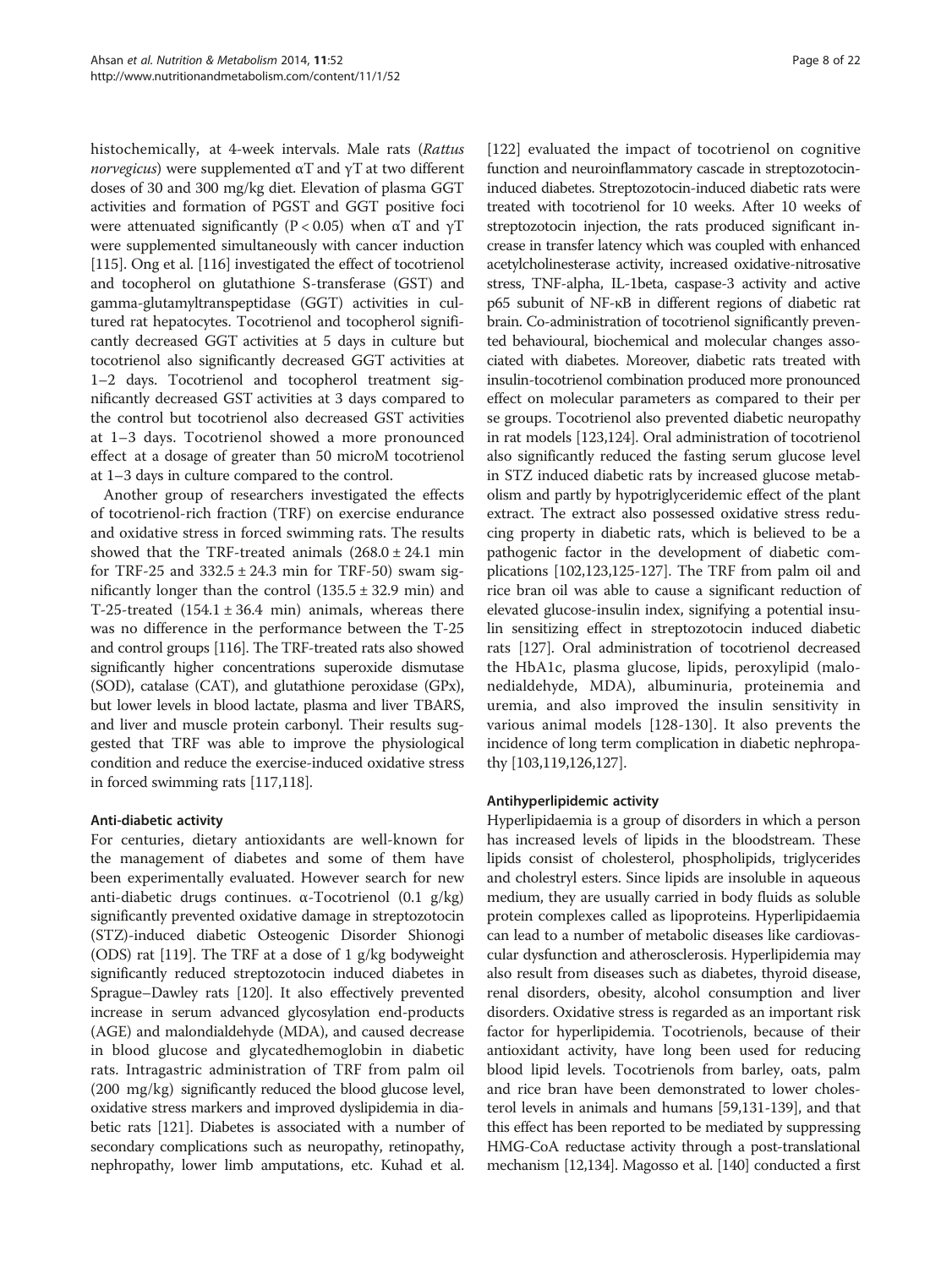clinical trial that demonstrated mixed palm tocotrienols exhibited significant hepatoprotective effects in hypercholesterolemic adults with non-alcoholic fatty liver disease, and this effect was proposed to be mediated by attenuating triglyceride accumulation via regulation of fatty acid synthase and carnitine palmitoyl transferase leading to a reduction of hepatic inflammation and ER stress [[141,142](#page-19-0)]. Furthermore, the study showed that tocotrienols significantly reduced serum levels of total cholesterol (TC), low density lipoproteins (LDL) and triglycerides (TG) compared to baseline. In patients with hyperlipidemia and carotid stenosis, long term treatment with palm oil (a rich source of tocotrienols) resulted in attenuation of oxidative modification of LDL and significantly prevented the initiation and propagation of atherosclerosis [[143](#page-19-0)]. In two open clinical studies, tocotrienol (75 mg/day) supplementation for 2 months significantly reduced fasting blood lipid levels. TC levels dropped 13% and LDL-C dropped 9-15%, whereas high density lipoprotein-cholesterol (HDL-C) increased by 4-7%. In addition, δ-tocotrienol promoted metabolic health, where TG levels dropped 20-30% [\[144](#page-19-0)].

## Immunomodulatory activity

Tocotrienol's virtues as an immune enhancer are only beginning to receive recognition in medicine. Tocotrienol enhanced both antigen specific (observed against humoral as well as Cell-mediated immune response) and nonspecific responses. Tocotrienols have been shown to induce favourable effects on the human immune system. A team of Malaysian scientists evaluated the effects of a tocotrienol compound on immune function, recruiting 108 healthy non-smoking women, ages 18 and 25 years, for a two-month long study. One group received 400 mg of tocotrienol compound per day, while the other group received placebo (400 mg/day soy oil) for the study period. Blood samples were analyzed at the start of the study, and again after 28 and 56 days. After 28 days of supplementation, all subjects received a single shot of tetanus toxoid (TT) vaccine. The team observed significant increases in levels of the anti-TT antibody, interferon (IFN)-gamma and interleukin (IL)-4 in the tocotrienol group, as compared with the placebo group. The researchers concluded that tocotrienols have immunostimulatory effects and potential clinical benefits to enhance immune response [[145](#page-19-0)]. A study was conducted to determine the effect of dietary supplementation of tocotrienols on immune response of young and old C57BL/6 mice using a wide range of immune indices. The study demonstrated that dietary supplementation with T3 resulted in enhanced T cell proliferation [\[146](#page-19-0)]. In another study, the immunoregulatory effects of dietary α-tocopherol (Toc) and tocotrienols (T3) on humoral and cell-mediated immunity and cytokine productions were examined in

Brown Norway rats. It was found that the IgA and IgG productivity of spleen and mesenteric lymph node (MLN) lymphocytes was significantly enhanced in the rats fed on Toc or T3, irrespective of concanavalin A (Con A) stimulation of the lymphocytes. On the contrary, the IgE productivity of lymphocytes from the rats fed on Toc or T-3 was less without ConA stimulation, but was greater in the presence of Con A, especially in the T3 group. Toc or T3 feeding significantly decreased the proportion of  $CD4^+$  T cells and the ratio of CD4<sup>+</sup>/CD8<sup>+</sup>in both spleen and MLN lymphocytes of the rats fed on Toc or T3. The interferonγ productivity of MLN lymphocytes was higher in the rats fed on Toc or T3 than in those fed on a control diet in the presence of Con A, while that of spleen lymphocytes was lower in the rats fed on Toc or T3. In addition, T3 feeding decreased the productivity of tumor necrosis factor-α of spleen lymphocytes, while it enhanced the productivity of MLN lymphocytes. The results suggested that oral administration of Toc and T3 affected the proliferation and function of spleen and MLN lymphocytes [[147](#page-19-0)]. The TRF was found to enhance immune response to tetanus toxoid (TT) immunisation in BALB/c mice. The production of anti-TT antibodies was augmented ( $P < 0.05$ ) in mice that were fed with  $δ$ -T3 or TRF. The production of IFN-γ and IL-4 by splenocytes from the TRF treated mice was significantly  $(P < 0.05)$  higher. Production of TNF- $\alpha$  was also suppressed in the vitamin E supplemented mice [\[148\]](#page-19-0). All these findings suggest that tocotrienol could be a useful "natural complement" for immune boasting.

#### Protection against cardiovascular disease

Cardiovascular disorder is the one of the most potent causes of death throughout the world and the role of tocotrienols in its prevention may have significant clinical implications. Out of a minimum of four different isoforms of tocotrienols, a- and c-tocotrienols are considered as the effective isoforms which possess the cardioprotective abilities. A number of studies have determined the cardioprotective abilities of tocotrienols and have been shown to possess novel hypocholesterolemic effects together with an ability to reduce the atherogenic apolipoprotein and lipoprotein plasma levels. In addition, tocotrienol has been suggested to have an antioxidant, anti-thrombotic, and antitumor effect indicating that tocotrienol may serve as an effective agent in the prevention and/or treatment of cardiovascular disease and cancer. The bioactivity exhibited is due to the structural characteristics of tocotrienols. Rich sources of tocotrienols which include rice bran, palm oil, and other edible oils exhibit protective effect against cardiovascular disorders [\[149](#page-20-0)].

Diseases that involve the heart and blood vessels remain the biggest cause of deaths worldwide. Coronary heart disease, cardiomyopathy, ischemic heart disease, heart failure, hypertensive heart disease, inflammatory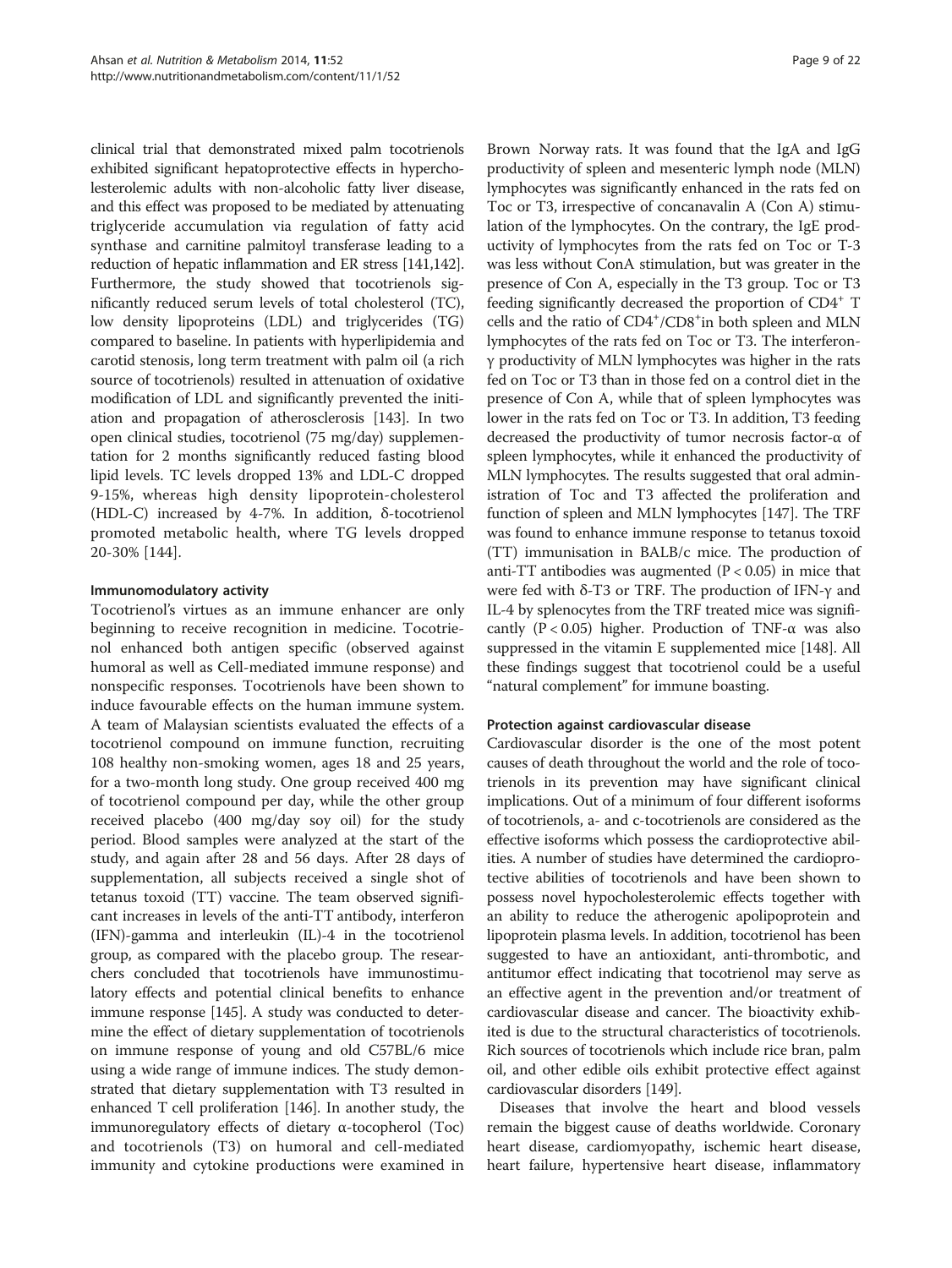heart disease and valvular heart disease are some of cardiovascular complications. Tocotrienol has long been used for various cardiac complications. Tocotrienols' cardioprotective effects are mediated through their antioxidant mechanisms and their ability to suppress inflammation, and inhibit HMG-CoA reductase, a rate-limiting enzyme in cholesterol biosynthesis [[11,12,](#page-16-0)[150](#page-20-0)], and reduce the expression of adhesion molecules and monocyte– endothelial cell adhesion [\[151\]](#page-20-0). Tocotrienols were found to be more effective than α-tocopherol in depressing agerelated increases in systolic blood pressure of spontaneously hypertensive rats [\[152\]](#page-20-0). TRF from rice bran oil improved lipid abnormalities, reduced the atherogenic index and suppressed the hyperinsulinemic response in rats with streptozotocin/nicotinamide-induced type 2 diabetes mellitus [[153](#page-20-0)]. Tocotrienol significantly alleviated atherosclerotic iliac artery stenosis induced by both the endothelialization and high cholesterol diet. It also significantly lowered aortic contents of malondialdehyde and intimal thickening as well as preserved the internal elastic lamina in rabbits [[154](#page-20-0)]. The tocotrienols also significantly alleviated the ischemia-reperfusion injury, and reduced infarct size in the ischemic region of myocardial tissue, through the downmodulation of c-Src and upregulation of phosphorylation of Akt, thus generating a survival signal [\[155](#page-20-0)]. Treatment of tocotrienols orally to pigs expressing hereditary hypercholesterolemia significantly reduced serum total cholesterol, LDL-cholesterol, apolipoprotein B, platelet factor 4, thromboxane B(2), glucose, triglycerides, and glucagon. The tocotrienols also lowered the hepatic HMG-CoA reductase activity and cholesterol and fatty acid levels in various tissues [\[156\]](#page-20-0).

In one study, the effects of red palm oil on the myocardial nitric oxide-cGMP signaling pathway, associated with myocardial protection against ischemia, were investigated [\[157](#page-20-0)]. Treatment with red palm oil increased aortic output and increased levels of cGMP and polyunsaturated fatty acid in rat hearts suggesting that dietary red palm oil protects via the nitric oxide–cGMP pathway and/or changes in polyunsaturated fatty acid composition during ischemia/reperfusion. Newaz et al. [\[109](#page-18-0)] determined the effects of γ-tocotrienol on lipid peroxidation and total antioxidant status of spontaneously hypertensive rats. The γ-tocotrienol exhibited a dose dependent hypotensive effect on the systolic blood pressure of spontaneously hypersensitive rats. It also caused a significant drop in the mean arterial pressure in a dose dependent manner, decreased lipid peroxidation and increased the activity of antioxidant enzymes in hearts of rats. Myocardial ischemic injury results from severe impairment of coronary blood supply and produces a spectrum of clinical syndromes. In a study, γ-tocotrienol significantly reduced coronary perfusion pressure and heart rate. It exerted protection against myocardial injury by mitigating cardiac dysfunction and

oxidative injury in rats and also by the differential interaction of MAPK with caveolin 1/3 in conjunction with proteasome stabilization, possibly by altering the availability of prosurvival and antisurvival proteins [[158](#page-20-0)]. Diabetes mellitus is always accompanied by dyslipidemia, which is an important factor in the pathogenesis of diabetic complications, such as cardiovascular diseases and diabetic nephropathy. The TRF from palm oil and rice bran oil has been shown to decrease the serum lipid profile in type-1 and type-2 diabetic Wistar rats [\[127,130](#page-19-0)]. It has also been reported to decrease the dyslipidemia induced diabetic nephropathy through the downregulation of the TGF-β expression [[127](#page-19-0)].

## Neuroprotective effects

Various reports suggest that tocotrienols are neuroprotective [\[159-166](#page-20-0)]. Tocotrienols also have activity against Parkinson disease [[167](#page-20-0)]. In one study, HT4 hippocampal neuronal cells were studied to compare the efficacy of tocopherols and tocotrienol to protect against glutamateinduced death. Tocotrienols were more effective than alpha-tocopherol in preventing glutamate-induced death. It was suggested that tocotrienols may have protected cells by an antioxidant-independent mechanism. Examination of signal transduction pathways revealed that protein tyrosine phosphorylation processes played a central role in the execution of death. Activation of pp60(c-Src) kinase and phosphorylation of ERK were observed in response to glutamate treatment. Nanomolar amounts of α-tocotrienol, but not α-tocopherol, blocked glutamate-induced death by suppressing glutamate-induced early activation of c-Src kinase. Overexpression of kinase-active c-Src sensitized cells to glutamate-induced death. Tocotrienol treatment prevented death of Src-overexpressing cells treated with glutamate [\[159](#page-20-0)].

A growing body of research supports that members of the vitamin E family are not redundant with respect to their biological function. Palm oil derived from Elaeis guineensis represents the richest source of the lesser characterized vitamin E, α-tocotrienol. One of 8 naturally occurring and chemically distinct vitamin E analogs, α-tocotrienol possesses unique biological activity that is independent of its potent antioxidant capacity. Current developments in α-tocotrienol research demonstrate neuroprotective properties for the lipid-soluble vitamin in brain tissue rich in polyunsaturated fatty acids (PUFAs). Arachidonic acid (AA), one of the most abundant PUFAs of the central nervous system, is highly susceptible to oxidative metabolism under pathologic conditions. Cleaved from the membrane phospholipid bilayer by cytosolic phospholipase A2, AA is metabolized by both enzymatic and nonenzymatic pathways. A number of neurodegenerative conditions in the human brain are associated with disturbed PUFA metabolism of AA, including acute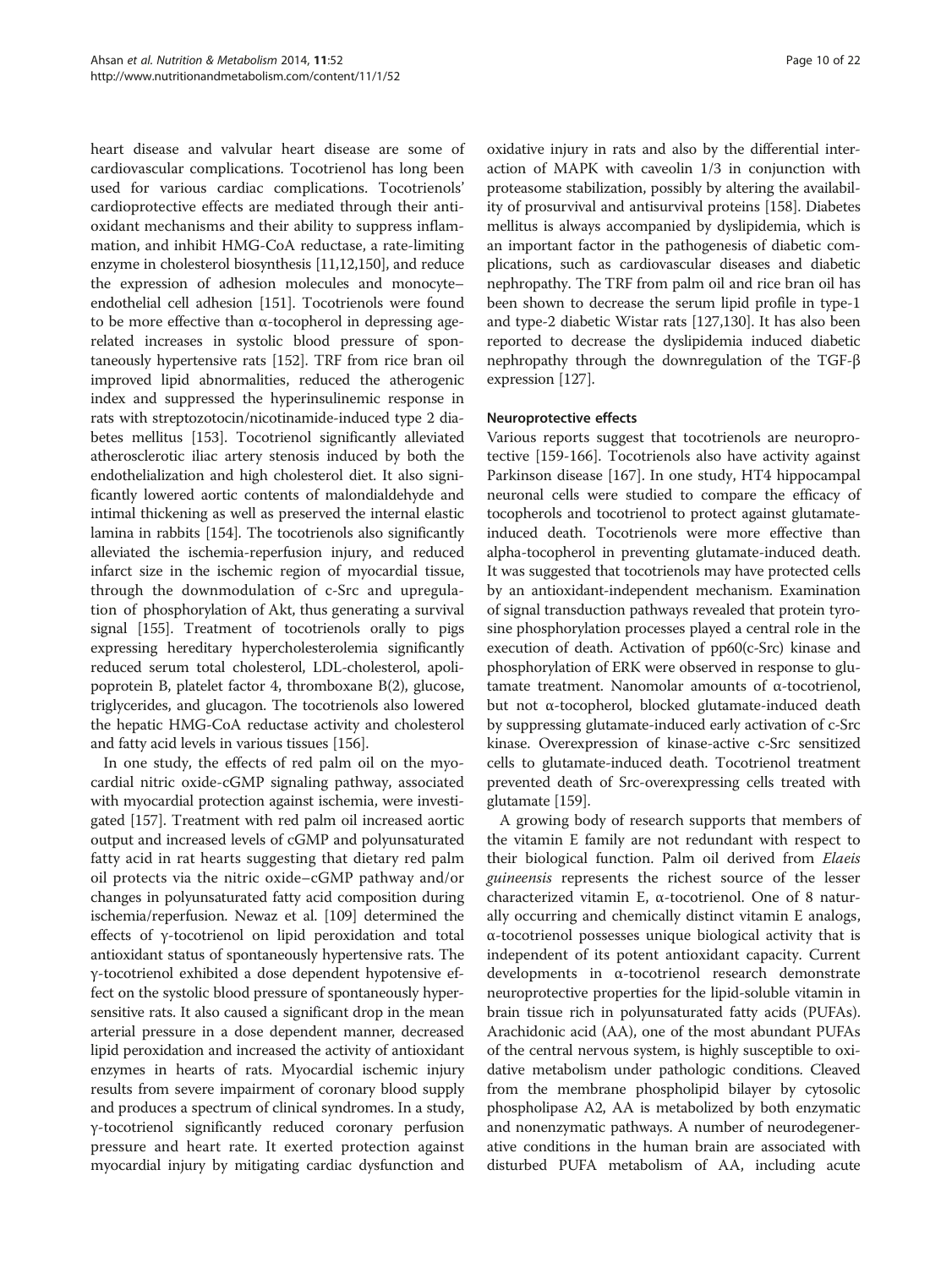ischemic stroke. Palm oil–derived α-tocotrienol at nanomolar concentrations has been shown to attenuate both enzymatic and nonenzymatic mediators of AA metabolism and neurodegeneration. On a concentration basis, this represents the most potent of all biological functions exhibited by any natural vitamin E molecule. Despite such therapeutic potential, the scientific literature on tocotrienols accounts for roughly 1% of the total literature on vitamin E, thus warranting further investigation [\[168\]](#page-20-0).

A growing body of literature has begun to delineate the unique and potent biological properties of the natural vitamin E,  $\alpha$ TCT [[169](#page-20-0)]. To date, the neuroprotective qualities of αTCT in neurodegenerative disorders of the CNS are well characterized, with specific molecular targets (cPLA2, 12-LOX, and c-Src) and mechanisms of action identified. Beyond the CNS, αTCT has also demonstrated therapeutic promise in the treatment cancer and hypercholesterolemia. As a dietary source in humans, the oil palm represents the richest source of αTCT known today. Although tocotrienols are present in edible products such as palm oil, it remains questionable whether a dietary source alone could provide sufficient amounts of  $\alpha TCT$  to humans [\[169\]](#page-20-0), which is particularly relevant in diets that are typically devoid of palm oil and other natural sources of αTCT. Enrichment of αTCT from crude palm oil for dietary supplementation is achievable, and to date represents the most cost effective and readily available source of natural αTCT [[168](#page-20-0)].

a-Tocotrienol (TCT) represents the most potent neuroprotective form of natural vitamin E that is generally recognized as a safe certified by the U.S. Food and Drug Administration. The recent work of Park et al. [[170](#page-20-0)] addresses a novel molecular mechanism by which a-TCT may be protective against stroke in vivo. Elevation of intracellular oxidized glutathione (GSSG) triggers neural cell death. Multidrug resistance-associated protein 1 (MRP1), a key mediator of intracellular oxidized glutathione efflux from neural cells, may therefore possess neuroprotective functions. Stroke-dependent brain tissue damage was studied in MRP1-deficient mice and a-TCT-supplemented mice. Elevated MRP1 expression was observed in glutamate-challenged primary cortical neuronal cells and in stroke-affected brain tissue. MRP1-deficient mice displayed larger stroke-induced lesions, recognizing a protective role of MRP1. In vitro, protection against glutamate-induced neurotoxicity by a-TCT was attenuated under conditions of MRP1 knockdown; this suggests the role of MRP1 in a-TCT-dependent neuroprotection. In vivo studies demonstrated that oral supplementation of a-TCT protected against murine stroke. MRP1 expression was elevated in the stroke-affected cortical tissue of a-TCT-supplemented mice. Efforts to elucidate the underlying mechanism identified MRP1 as a target of a microRNA (miRNA). In a-TCT-supplemented mice, the

miRNA was downregulated in stroke-affected brain tissue [[170](#page-20-0)]. The work of Park et al. [[170](#page-20-0)] recognizes MRP1 as a protective factor against stroke. Furthermore, findings of this study add a new dimension to the current understanding of the molecular bases of a-TCT neuroprotection in 2 ways: by identifying MRP1 as a a-TCT-sensitive target and by unveiling the general prospect that oral a-TCT may regulate miRNA expression in stroke-affected brain tissue [[170](#page-20-0)]. Hence, the findings of their study add a new dimension to the current understanding of the molecular bases of a-TCT neuroprotection in 2 ways: by identifying MRP1 as a-TCT-sensitive target and by unveiling the general prospect that oral a-TCT may regulate microRNA expression in stroke-affected brain tissue. Neuroprotective, as well as hypocholesterolemic, properties of a-TCT make it a good candidate for nutrition based intervention in people at high risk for stroke. Transient ischemic attack, or mini-stroke, serves as a sentinel warning sign for highrisk stroke patients. Prophylactic stroke therapy therefore provides an opportunity for intervention in patients transient ischemic attack before a major stroke event. Outcomes of the current study warrant clinical assessment of a-TCT in transient ischemic attack patients. Furthermore, a-TCT is a nutrient that is certified by the U.S. Food and Drug Administration to be generally recognized as safe and is not a drug with potential side effects. Thus, a-TCT may be considered as a preventive nutritional countermeasure for people at high risk for stroke.

In order to determine whether the neuroprotective activity of alpha-tocotrienol is antioxidant-independent or -dependent, Khanna et al. [\[162\]](#page-20-0) conducted a study using two different triggers of neurotoxicity, homocysteic acid (HCA) and linoleic acid. Both HCA and linoleic acid caused neurotoxicity with comparable features, such as increased ratio of oxidized to reduced glutathione GSSG/GSH, raised intracellular calcium concentration and compromised mitochondrial membrane potential. Mechanisms underlying HCA-induced neurodegeneration were comparable to those in the path implicated in glutamateinduced neurotoxicity. Inducible activation of c-Src and 12-lipoxygenase (12-Lox) represented early events in that pathway. Overexpression of active c-Src or 12- Lox sensitized cells to HCA-induced death. Nanomolar α-tocotrienol was protective. Knock-down of c-Src or 12-Lox attenuated HCA-induced neurotoxicity. Oxidative stress represented a late event in HCA-induced death. The observation that micromolar, but not nanomolar, α-tocotrienol functions as an antioxidant was verified in a model involving linoleic acid-induced oxidative stress and cell death. Oral supplementation of alpha-tocotrienol to humans results in a peak plasma concentration of 3 mM. Thus, oral α-tocotrienol may be neuroprotective by antioxidant-independent as well as antioxidant-dependent mechanisms [[162\]](#page-20-0). In another study, Khanna et al. [\[164](#page-20-0)]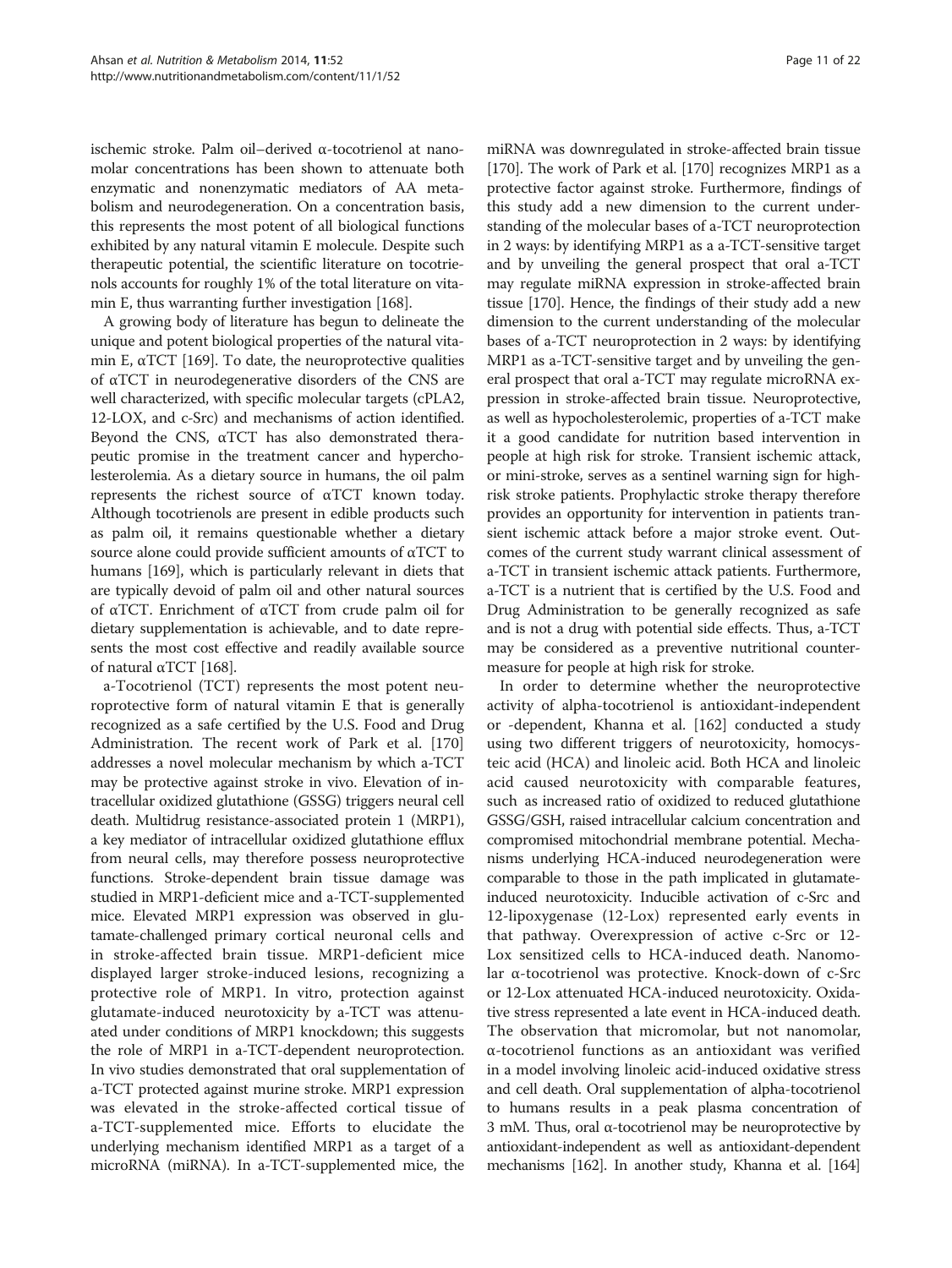tested the hypothesis that phospholipase A2 (PLA2) activity is sensitive to glutamate and mobilizes arachidonic acid (AA), a substrate for 12-lipoxygenase. Furthermore, the researchers examined whether α-tocotrienol (TCT) regulates glutamate-inducible PLA2 activity in neural cells. Glutamate challenge induced the release of  $[^3H]AA$  from HT4 neural cells. Such response was attenuated by calcium chelators, ethylene glycol tetraacetic acid (EGTA) and 1,2-bis(o-aminophenoxy)ethane- N,N,N',N'-tetraacetic acid (BAPTA), cytosolic PLA2 (cPLA2)-specific inhibitor arachidonyltrifluoromethyl ketone (AACOCF3) as well as TCT at 250 nM. Glutamate also caused the elevation of free polyunsaturated fatty acid (AA and docosahexaenoic acid) levels and disappearance of phospholipid-esterified AA in neural cells. Furthermore, glutamate induced a time-dependent translocation and enhanced serine phosphorylation of cPLA2 in the cells. These effects of glutamate on fatty acid levels and on cPLA2 were significantly attenuated by TCT. The observations that AACOCF3, transient knock-down of cPLA2 as well as TCT significantly protected against the glutamate-induced death of neural cells implicate cPLA2 as a TCT-sensitive mediator of glutamate induced neural cell death. The study suggested that TCT provided neuroprotection through glutamateinduced changes in cPLA2. Tocotrienols have also been found to possess neuroprotective activity in animal models of diabetic neuropathy [\[103](#page-18-0)[,122,124](#page-19-0)[,170](#page-20-0)] and alcoholic neuropathy [\[171,172](#page-20-0)]. Tocotrienols have been reported to suppress the proinflammatory pathways in diabetes and chronic alcoholism, which in turn prevented the animals from cognitive impairment and oxidative-nitrosative stress.

## Positive effects on bone metabolism

Bone is a specialised connective tissue hardened by mineralisation with calcium phosphate in the form hydroxyapatite ( $[Ca_3(PO_4)_2]Ca(OH)_2$ ). Bone has well recognised mechanical functions: it provides rigidity and shape, protection and support for body structures, and aids locomotion. The rate of bone turnover, collagen matrix, size, structure, geometry and density all combine to determine the bone's overall mechanical properties. Defects in these parameters will result in diseases such as osteoporosis, Paget's disease of bone, osteoporosis and osteogenesis imperfecta. In order for the strength of the bone to be maintained, the process of bone turnover must be carefully regulated. Vitamin E and its various forms have been reported to help in the maintenance of bone metabolism [[104,105,](#page-18-0)[173](#page-20-0)-[182](#page-20-0)]. Vitamin E supplements reversed nicotine-induced bone loss and stimulated bone formation [[173,174\]](#page-20-0). Tocotrienols are slightly superior to tocopherols in attenuating the effects of tobacco; γ-tocotrienol especially may have therapeutic potential to repair bone damage caused by chronic smoking. Other studies have shown

that tocotrienols can reverse glucocorticoid-induced or free radical-induced bone loss in adrenalectomized rats [[105,](#page-18-0)[175,177](#page-20-0)] and improve normal bone structure [[175,177,178](#page-20-0)] possibly through its antioxidant activity in bone [\[177,182](#page-20-0)]. Ima-Nirwana et al. [\[180\]](#page-20-0) showed that treatment with γ-tocotrienol (60 mg/kg body weight/day) reduced body fat mass and increased fourth lumbar vertebra bone calcium content in rats, while a-tocopherol was ineffective. Therefore, palm-oil derived γ-tocotrienol has the potential to be utilized as a prophylactic agent in prevention of the skeletal side effects of long-term glucocorticoid and tobacco use (Figure [1\)](#page-12-0).

## Gastroprotective effects

Azlina et al. compared the impacts of tocopherols and tocotrienols on gastric acidity, gastric tissue content of parameters such as malondialdehyde and prostaglandin E2, and serum levels of gastrin and glucagon-like peptide-1 in rats exposed to restraint stress. They found that tocotrienol-treated animals, both stressed and non-stressed, had comparable gastric acidity and gastrin levels [\[183](#page-20-0)]. Both tocopherols and tocotrienols had gastroprotective effects against damage by free radicals generated in stress conditions, but only tocotrienols had the ability to block stress induced changes in gastric acidity and gastrin level. Another group showed that tocotrienols can prevent aspirin-induced gastric lesions through their ability to limit lipid peroxidation [\[184\]](#page-20-0).

#### Hepatoprotective activity

Liver the largest glandular organ of the body and the key organ of metabolism has a pivotal and immense task of detoxification of xenobiotics, environmental pollutants and chemotherapeutic agents. Hence this organ is subjected to a variety of diseases and disorders. In the absence of reliable hepatoprotective drugs in the allopathic (modern) medicinal system and the wide range of hepatic disorders, dietary antioxidants play an important role in the management of liver disorders.

Tocotrienol has been extensively studied for its efficacy against hepatic toxicity. Oral administration of tocotrienols offered a significant protection against 2-acetylaminofluorene (AAF) induced hepatotoxicity as assessed in terms of biochemical and histological parameters [[113,114](#page-19-0)]. Tocotrienols completely normalized the 2-acetylaminofluorene (AAF) induced increase in the levels of plasma and liver microsomal gamma-glutamyltranspeptidase (GGT) and liver microsomal UDP-glucuronyltransferase (UDP-GT) confirming in vivohepatoprotective activity of tocotrienols against AAF induced toxicity. Tocopherol and γ-tocotrienol have been shown to prevent the nitrofurantoin induced damage in rat liver when administered for 10 weeks. The extract characteristically inhibited hepatic lipid peroxidation [\[111\]](#page-19-0). Tocotrienol also significantly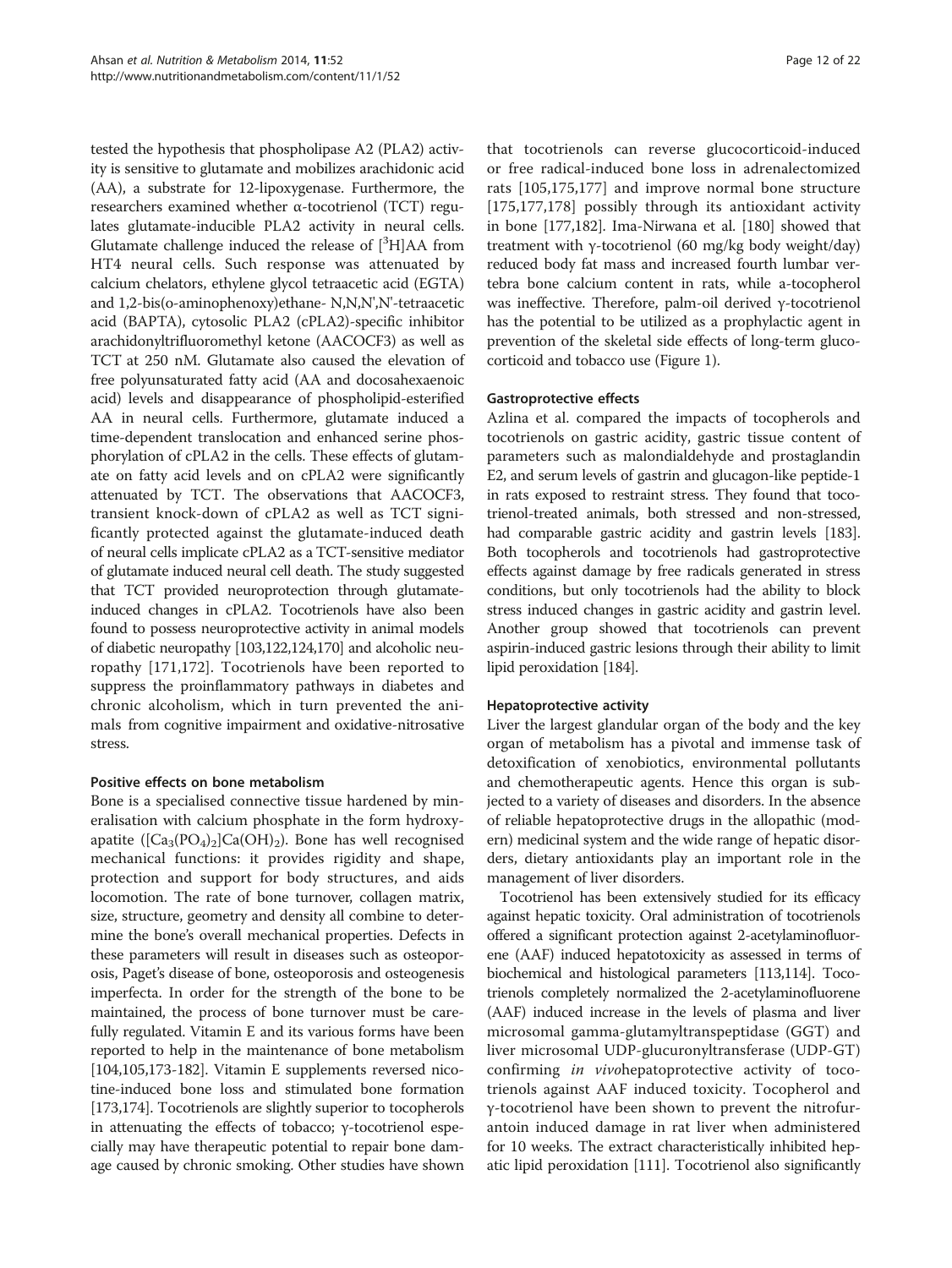<span id="page-12-0"></span>

increased the percent viability of cultured rat hepatocytes prepared from rats treated with diethylnitrosamine (DEN) and 2-acetylaminofluorene (AAF). Tocotrienol significantly decreased levels of glutathione S-transferase (GST) and gamma-glutamyltranspeptidase (GGT) activities in cultured rat hepatocytes at 1–3 days [\[116](#page-19-0),[185\]](#page-20-0). In addition to their antioxidant activity, tocotrienols are found to increase the expression of drug metabolising enzymes such as cytochrome P450 enzyme (CYP450), UDP-glucuronosyltransferase 1A1 (UGT1A1) and multidrug resistance protein-1 (MDR1) via the activation of the pregnane-Xreceptor (PXR) and steroid and xenobiotic receptor (SXR), which are the nuclear receptors that regulate drug clearance in the liver and intestine via induction of genes involved in drug and xenobiotic metabolism, thus increasing the activity of liver to metabolize the xenobiotics [\[186,187](#page-20-0)]. Oral administration of TRF on exercise endurance and oxidative stress in forced swimming rats caused significant increase in the concentrations of liver glycogen, SOD, CAT, and GPx, as well as of muscle glycogen and SOD than the control and lowered levels of blood lactate,

plasma and liver TBARS, and liver and muscle protein carbonyl. Taken together, these results suggest that TRF is able to improve the physiological condition and reduce the exercise-induced oxidative stress in forced swimming rats [\[108\]](#page-18-0).

Organophosphorus insecticides (OPIs) may induce oxidative stress leading to generation of free radicals and alteration in antioxidant system of animals. Bhatti et al. [[188,189](#page-20-0)] conducted a study to investigate the possible protective role of vitamin E on ethion-induced hepatotoxicity in rats using qualitative, quantitative and biochemical approaches. The result of their study shows that in vivo administration of ethion caused a significant induction of oxidative damage in liver tissue as evidenced by increased level of LPO and decreased GSH content. Ethion toxicity also led to a significant increase in the activities of SOD, CAT, GPx and GST in liver tissue. In addition, decrease in GR activity was observed in ethion administered rats compared to control. Histopathological findings revealed that exposure to ethion caused damage in liver tissue. However, simultaneous supplementation with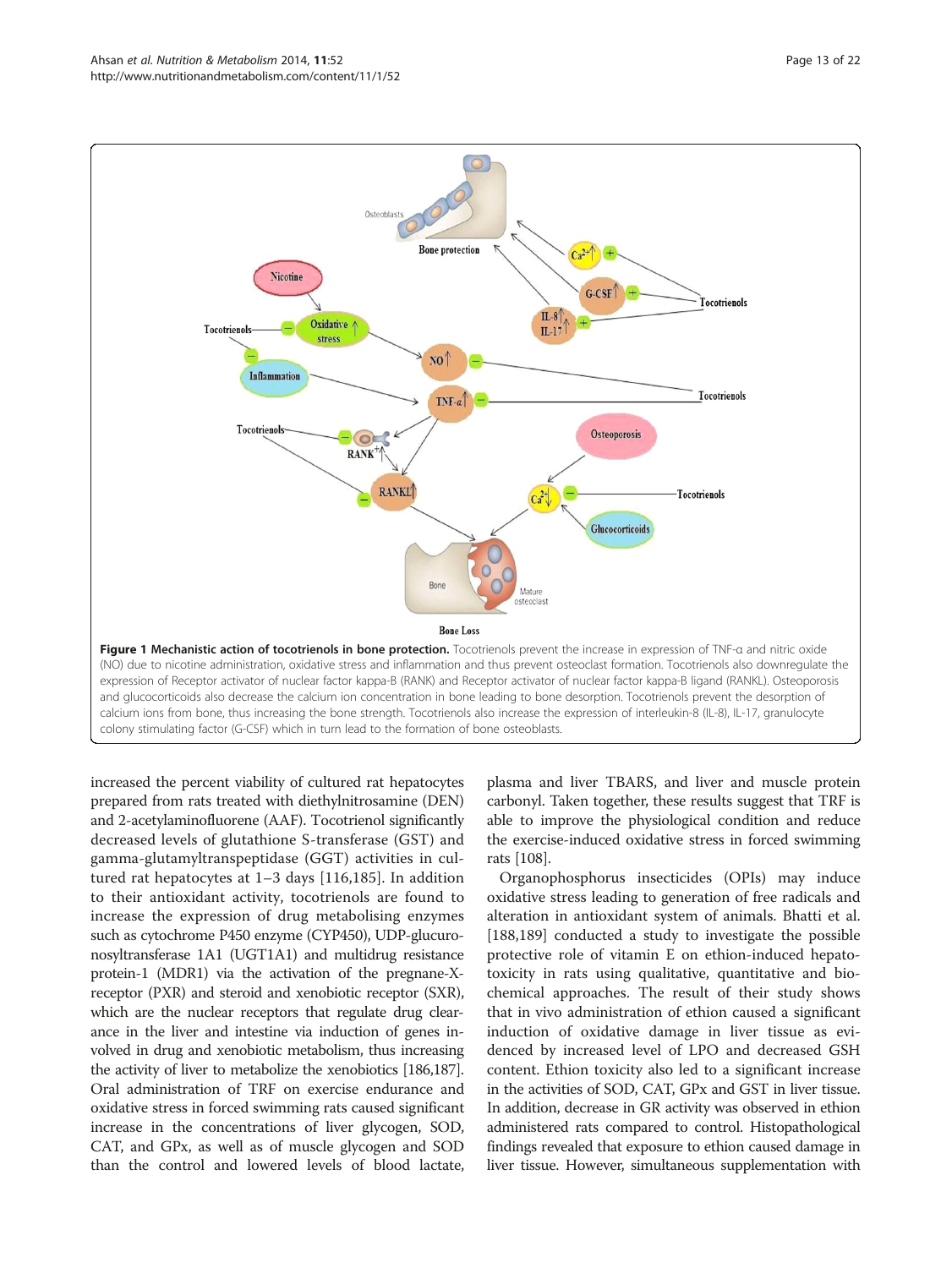vitamin E restored these parameters partially. The results revealed that supplementation of vitamin E exhibited protective effect by inhibiting ethion-induced toxicity in liver and erythrocytes. Patel et al. [[190\]](#page-20-0) conducted a study to determine the concentrations of TE (200 mg mixed TE, b.i. d.) and TCP (200 mg alpha-TCP, b.i.d.) in vital tissues and organs of adults receiving oral supplementation. A total of eighty participants were studied. Skin and blood vitamin E concentrations were determined from healthy participants following 12 wk of oral supplementation of TE or TCP. Vital organ vitamin E levels were determined by HPLC in adipose, brain, cardiac muscle, and liver of surgical patients following oral TE or TCP supplementation (mean duration, 20 wk; range, 1–96 wk). Oral supplementation of TE significantly increased the TE tissue concentrations in blood, skin, adipose, brain, cardiac muscle, and liver over time. The alpha-TE was delivered to human brain at a concentration reported to be neuroprotective in experimental models of stroke. In prospective liver transplantation patients, oral TE lowered the model for end-stage liver disease (MELD) score in 50% of patients supplemented, whereas only 20% of TCP-supplemented patients demonstrated a reduction in MELD score. The results demonstrated that orally supplemented TE are transported to vital organs of adult humans. The findings of this study, in the context of the current literature, lay the foundation for Phase II clinical trials testing the efficacy of TE against stroke and end-stage liver disease in humans. All these findings are very promising and demand the attention of the scientific community for further exploration and evaluation of tocotrienols against hepatic toxicity.

# Nephroprotective activity

The kidneys are organs that serve several essential regulatory roles in vertebrate animals. They are essential in the urinary system and also serve homeostatic functions such as the regulation of electrolytes, maintenance of acid–base balance, and regulation of blood pressure (via maintaining salt and water balance). They serve the body as a natural filter of the blood, and remove wastes produced by metabolism in the form of urine. Just like liver, kidneys are also susceptible to a variety of diseases and disorders. Tocotrienols have been reported to possess significant nephroprotective activity. In one study, the effects of a long-term treatment with vitamin E (α-tocophenol), insulin, or their combination on renal damage in STZ-induced diabetic rats fed a high cholesterol diet was investigated. Increases in urinary albumin and lipid peroxide (LPO) excretions were observed in these diabetic rats, when both urinary parameters were measured at 8 and 15 weeks after STZ administration. Daily treatment with  $\alpha$ -tocophenol, insulin, or their combination markedly suppressed the increase in the 24 h urinary albumin and lipid peroxide excretions. Furthermore, glycogen

degeneration of distal tubules, fatty degeneration of glomerular endothelium and hypertrophy of glomeruli and mesangium were observed in the kidneys of the diabetic animals when histopathological evaluation was performed at 4, 8, and 15 weeks (glomerular and mesangial hypertrophy were observed only at 15 weeks). Combined α-tocophenol (vitamin E) and insulin treatment was the most effective at suppressing these renal histopathological changes. Hence, the results indicated that combined vitamin E and insulin treatment additively prevented the development and progression of renal damage in diabetic rats, possibly because of their antioxidant and hypolipidemic activity [[191](#page-20-0)].

Tocotrienol (100 mg/kg) as well as TRF (200 mg/kg) from palm oil and rice bran oil prevents the kidneys from diabetic nephropathy in streptozotocin-induced type-1 and high-fat diet/streptozotocin induced type-2 diabetic rats. Diabetic rats produced significant alteration in renal function, increased oxidative-nitrosative stress, TNF-alpha, TGF-beta1, caspase-3 activity in cytoplasmic lysate and active p65 subunit of NF-κB in nuclear lysate of kidney of diabetic rats. Interestingly, administration of tocotrienol and TRF from rice bran oil and palm oil significantly and dose-dependently prevented biochemical and molecular changes associated with diabetes. Tocotrienols modulated the release of profibrotic cytokines, oxidative stress, ongoing chronic inflammation and apoptosis and thus exerts a marked renoprotective effect [[103](#page-18-0)[,126,127](#page-19-0)].

Tocotrienol also prevents the kidneys from ferric nitrilotriacetate (Fe-NTA) toxicity, a well-established nephrotoxic agent. Pretreatment with tocotrienol (50 mg/kg/day) for 7 days before Fe-NTA administration in rats significantly reduced the serum creatinine and BUN levels, reduced lipid peroxidation in a significant manner, and restored levels of reduced glutathione and superoxide dismutase. Tocotrienol pretreatment also attenuated the serum tumor necrosis factor-alpha levels and restored normal renal morphology [[192\]](#page-21-0). TRF from palm oil (200 mg/kg, bw, orally, once daily for 21 days) was also found to prevent the kidneys in rats from potassium dichromate and Fenitrothion (FNT) induced acute renal toxicity [\[193,194\]](#page-21-0). Nowak et al. [\[195\]](#page-21-0) conducted a study to determine whether γ-tocotrienol (γT3) protects against mitochondrial dysfunction and renal proximal tubular cell (RPTC) injury caused by oxidants. Primary cultures of RPTCs were injured by using tert-butyl hydroperoxide (TBHP) in the absence and presence of  $\gamma$ T3 or AT. ROS production increased 300% in TBHP-injured RPTCs. State 3 respiration, oligomycin-sensitive respiration, and respiratory control ratio (RCR) decreased 50, 63, and 47%, respectively. The number of RPTCs with polarized mitochondria decreased 54%.  $F(0)F(1)$ -ATPase activity and ATP content decreased 31 and 65%, respectively. Cell lysis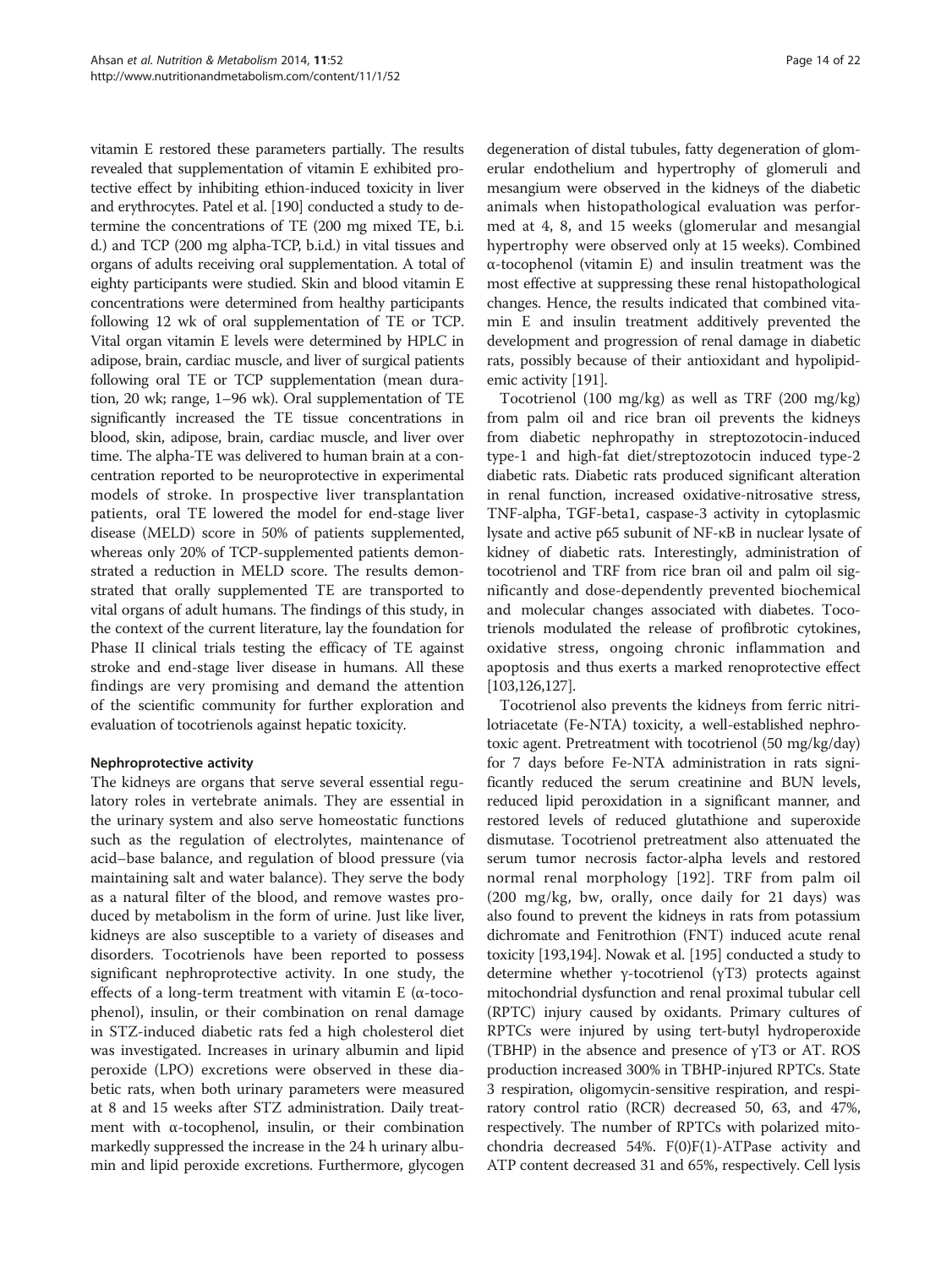increased from 3% in controls to 26 and 52% at 4 and 24 h, respectively, after TBHP exposure. γT3 blocked ROS production, ameliorated decreases in state 3 and oligomycin-sensitive respirations and F(0)F(1)-ATPase activity, and maintained RCR and mitochondrial membrane potential (DeltaPsi(m)) in injured RPTCs. GT3 maintained ATP content, blocked RPTC lysis at 4 h, and reduced it to 13% at 24 h after injury. Treatment with equivalent concentrations of AT did not block ROS production and cell lysis and moderately improved mitochondrial respiration and coupling. This is the first report demonstrating the protective effects of GT3 against RPTC injury by: i) decreasing production of ROS, ii) improving mitochondrial respiration, coupling, Delta-Psi (m), and F(0)F(1)-ATPase function, iii) maintaining ATP levels, and iv) preventing RPTC lysis. The data suggested that GT3 is superior to AT in protecting RPTCs against oxidant injury and may prove therapeutically valuable for preventing renal injury associated with oxidative stress.

# Radioprotective effects

Radiation-induced toxicity in various tissues is a manifestation of free radicals, oxidative stress, DNA damage [[196](#page-21-0)], inflammation, [[197](#page-21-0)] and apoptosis [\[198](#page-21-0)]. These different signaling pathways are known to have deleterious effects in various diseases such as hypertension, diabetes, and cancer progression [\[197,199](#page-21-0)]. Various compounds such as antioxidants, thiols, antiapoptotic molecules, cytokines and growth factors have been tested against acute radiation injury [[200](#page-21-0)-[202](#page-21-0)]. Ghosh et al. [[203](#page-21-0)] have shown that the prophylactic treatment with gammatocotrienol (GT3), 24 h prior to irradiation protects mice from radiation injury. Radioprotection by GT3 is associated with reduction of radiation-induced DNA damage [[204\]](#page-21-0) and inhibition of HMGCR-mediatednitrosative stress [[205\]](#page-21-0). GT3 is also shown to increase serum interleukin-6 (IL-6) and G-CSF levels which are known to stimulate hematopoiesis. Induction of these cytokines may contribute to radioprotective action of GT3 [[206\]](#page-21-0).

The radioprotective effect of GT3 depends not only on its antioxidative properties but also on its abilities to concentrate in endothelial cells and inhibit the enzyme, 3-hydroxy-3-methylglutaryl-coenzyme A (HMG-CoA) reductase. HMG-CoA reductase inhibitors are commonly used in the treatment of hyperlipidemia disorders but in addition have a plethora of vasculoprotective, antiinflammatory and anti-fibrotic effects mediated by endothelial nitric oxide synthase (eNOS, NOS3) [\[207,208](#page-21-0)].

In an attempt to enhance the radioprotective efficacy of GT3, Kulkarni et al. [[209](#page-21-0)] tested the effect of PTX, a methyl derivative of xanthine, in combination with GT3. They have shown that the increase in the radioprotective efficacy of GT3 by combining it with pentoxifylline

(PTX) was due to PDE inhibition, an effect that was reversed by calmodulin administration [\[209](#page-21-0)]. PTX has similar antioxidant, vasculoprotective, anti-inflammatory and anti-fibrotic properties and similarly increases eNOS activity through an increase in intracellular cyclic adenosine monophosphate (cAMP) [\[210-212](#page-21-0)].

PTX is an FDA-approved non-specific PDE inhibitor used for intermittent claudication [\[213,214\]](#page-21-0). PTX has been used alone and in combination with vitamin E (alphatocopherol) in preclinical and clinical studies to reduce long-term effects of radiation such as fibrosis [\[215-217](#page-21-0)]. Beneficial effects of PTX are contributed to its ability to inhibit proinflammatory cytokine signaling such as tumor necrosis factor-alpha (TNF-α) accumulation [[218](#page-21-0)]. According to these studies, there was significant reduction in TNF- $\alpha$  in presence of PTX in early (2 weeks) as well as late (24 weeks) phase of radiation injury. It was recently shown that combining PTX with GT3 increased the radioprotective efficacy of GT3 in protecting mice from acute radiation injury [\[218\]](#page-21-0). These studies indicated that even though PTX increased the radioprotection in mice treated with GT3, its mechanism of protection was independent of endothelial nitric oxide synthase (eNOS). PTX was shown to increase nitric oxide production [[210](#page-21-0)] by increasing cAMP levels.

Berbee et al. [\[219\]](#page-21-0) examined the effects of GT3 in combination with PTX on total body irradiation (TBI) induced acute hematopoietic, intestinal and vascular injury and subsequent mortality. They used eNOS-deficient mice to determine whether protection against lethality from either drug alone or the combination required the presence of eNOS. Combined therapy was significantly more effective in improving postirradiation survival than treatment with GT3 only, but the effect on postirradiation lethality did not require the presence of eNOS. Moreover, their data suggested that administration of GT3 together with PTX may modulate the hematopoietic radiation response by the induction of hematopoietic stimuli. GT3 combined with PTX also reduced postirradiation intestinal injury and vascular oxidative stress compared to vehicle, but no additional benefit was observed by the addition of PTX to GT3 compared to treatment with GT3 alone [\[219\]](#page-21-0).

## Toxicity and dosage

To start with, quoting Paracelsus (1493–1541 Switzerland), "in all things there is a poison, and there is nothing without a poison. It depends on only upon the dose whether a poison is a poison or not". Under dietary considerations, tocotrienol has been regarded as a safe biomolecule and experimental studies have also supported this view. There is no possible report of any adverse reactions caused by tocotrienol, except that in a study done on experimental animals in a 13-week oral toxicity study performed in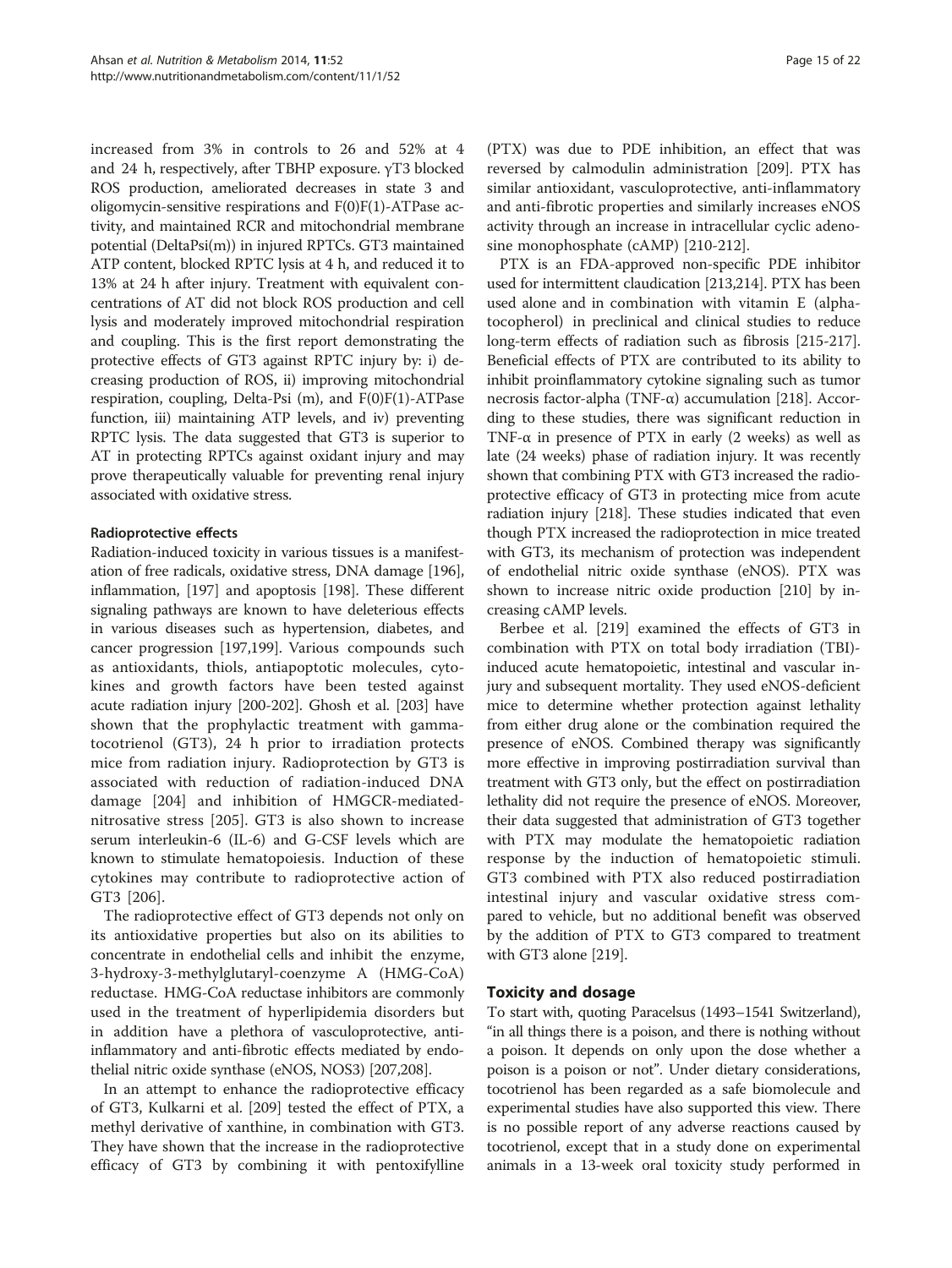Fischer 344 rats of both sexes at dose levels of 0% (group 1), 0.19% (group 2), 0.75% (group 3) and 3% (group 4) of a diet preparation in powdered form. On hematological examination, significant decrease in mean corpuscular volume (MCV) was observed in all treated males. Platelets were significantly reduced in group 3 and 4 males. Hemoglobin concentration, MCV, mean corpuscular hemoglobin and mean corpuscular hemoglobin concentration were significantly decreased in group 3 and 4 females and hematocrit in group 4 females. On biochemical examination, increase in the albumin/globulin ratio (A/G) and alkaline phosphatase in all treated males, elevated alanine transaminase in group 4 of both sexes and increases in asparagine transaminase and gamma-glutamyl transaminase in group 4 females were observed. With regard to relative organ weights, liver weights in group 4 of both sexes and adrenal weights in all treated males demonstrated an increase, and ovary and uterus weights in group 4 females were reduced. A slight hepatocellular hypertrophy in group 3 and 4 males, and reduction of cytoplasmic vacuolation in the adrenal cortical region in group 4 males were observed. Because of pathological changes in male liver and hematological changes in females, the no-observedadverse-effect level (NOAEL) was concluded to be 0.19% in the diet (120 mg/kg for male rats and 130 mg/kg body weight/day for female rats) [\[220\]](#page-21-0). Since, most of the studies have been in favor of tocotrienols, however, it needs to be replicated in human populations to evaluate the safety and efficacy of tocotrienols as a therapeutic agent or drug.

There are convincing evidence that tocotrienols are detectable at appreciable levels in the plasma after short term and long term supplementations. However, there is insufficient data on the range of plasma concentrations of tocotrienols that are adequate to demonstrate significant physiological effects. Although the pharmacokinetics of tocotrienols are distinctly different from tocopherols which are well studied and remained longer in blood circulation, biodistribution study showed considerable accumulation of tocotrienols in vital organs. In the perspective of therapeutic efficacy, it is evident that the outcome of clinical evaluations is not only affected by the bioavailability of tocotrienols. In view of the limited understanding, more studies on the mechanisms of absorption are essential [\[221\]](#page-21-0).

In an effort to determine the therapeutic window for tocotrienols, a number of long term clinical studies have been carried out using TRF and tocotrienol derivatives. The majority of these trials were focused on lipid profile as tocotrienols were found to inhibit HMG-CoA reductase [[76](#page-18-0)-[78\]](#page-18-0). However, the optimum dosing regimen to induce therapeutic effects remained unclear.

Although most studies were conducted in rodents and animals, they serve as a basis for clinical evaluations to establish their health benefits in humans. A number of

clinical trials were conducted to examine the multifaceted health benefits of tocotrienols in different populations. The bioavailability and efficacy of TRF may vary in different populations. tocotrienols seem to respond differently to a range of age groups but did not show consistent efficacies in the target study populations. Most of the studies conducted in patients with chronic diseases had relatively small sample size. This demonstrates the need to conduct randomized controlled trials in larger population to confidently evaluate the therapeutic potentials of tocotrienols [[221\]](#page-21-0).

Patel et al. [\[190\]](#page-20-0) have determined the concentrations of TE (200 mg mixed TE, b.i.d.) and TCP [200 mg a-TCP, b.i.d.)] in vital tissues and organs of adults receiving oral supplementation. Skin and serum vitamin E concentrations were determined from healthy participants following 12 wk of oral supplementation of TE or TCP. The vitamin E levels in vital organ were determined by HPLC in adipose, brain, cardiac muscle, and liver of surgical patients following oral TE or TCP supplementation (mean duration, 20 wk; range, 1–96 wk). Oral supplementation of TE significantly increased the TE tissue concentrations in blood, skin, adipose, brain, cardiac muscle, and liver over time. a-TE was delivered to human brain at a concentration reported to be neuroprotective in experimental models of stroke. The finding of the study is the foundation for Phase II clinical trials testing the efficacy of TE against stroke and end-stage liver disease in humans [[190](#page-20-0)]. Their work provides the first evidence on tissue availability of TE in vital organs of adult humans following oral supplementation to characterize multiple vital organ concentration of TCP in adults. TE was delivered and accumulated in vital human organs supports future studies to identify specific mechanisms of tissue delivery and metabolism. The outcomes of this work provide clear evidence that oral TE supplementation enriches its concentration in whole blood, adipose, skin, brain, cardiac muscle, and liver [[190](#page-20-0)].

# Conclusion

In recent years, the basic research on vitamin E has expanded from primarily focusing on  $\alpha$ T and its antioxidant effects to investigation of different tocopherols and tocotrienols, their metabolism, and their non-antioxidant activities including anti-inflammatory properties. Despite well-documented beneficial effects [[3,](#page-16-0)[220](#page-21-0)], as well as negative association between  $\alpha$ T intake and chronic diseases, supplementation with  $\alpha$ T has failed to offer consistent benefits for the prevention of chronic diseases, including cancer and cardiovascular diseases, in many large clinical intervention studies  $[4,5,222,223]$  $[4,5,222,223]$ . αT may be beneficial to individuals with deficiency of  $\alpha$ T and/ or other micronutrients [\[220](#page-21-0)], that can be caused by low dietary intake of this vitamin E or depletion of αT due to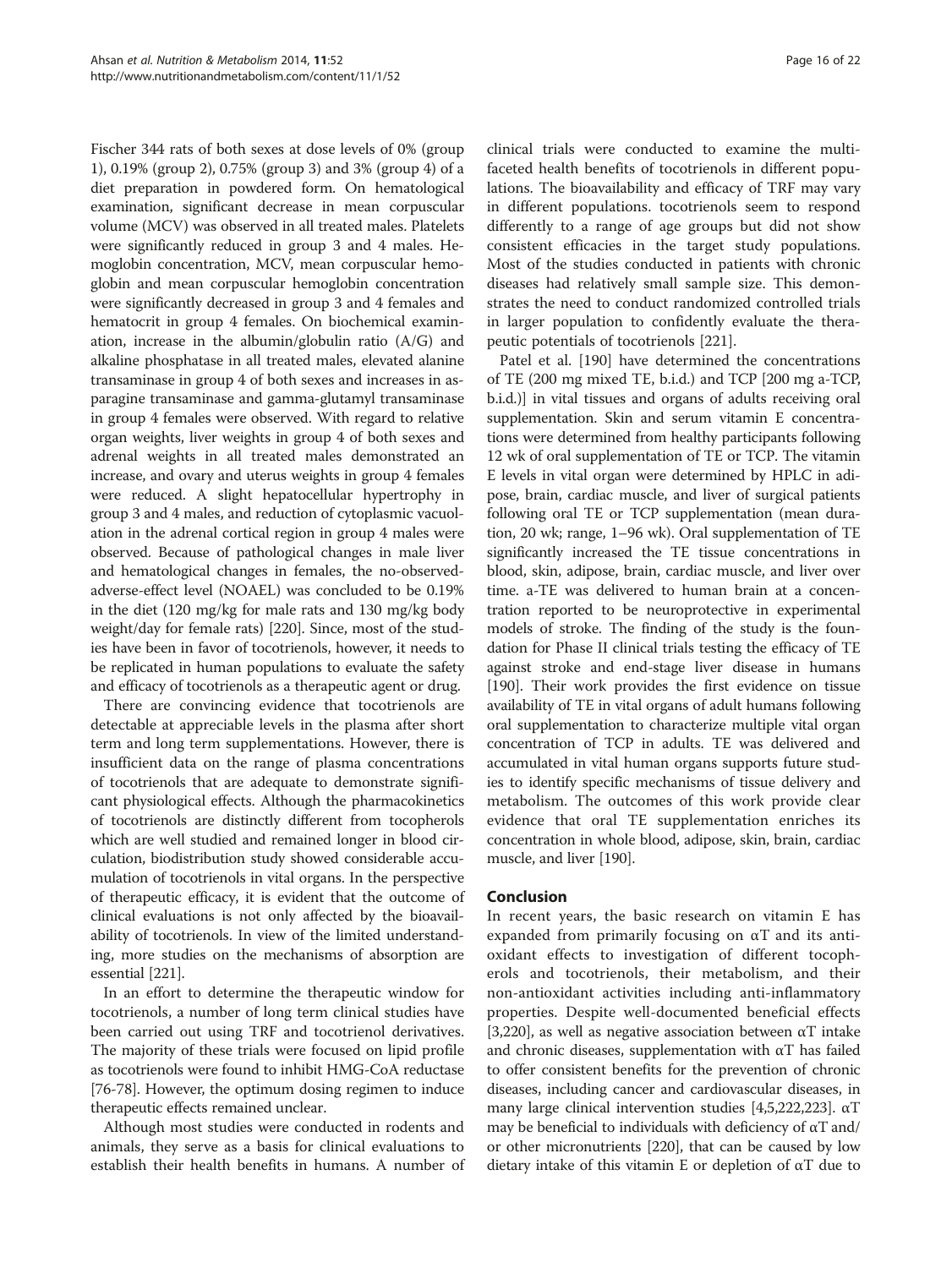<span id="page-16-0"></span>pathological condition or malnutrition associated with smoking, alcoholism, and malabsorption. Under these subclinical conditions, αT supplementation is likely to be beneficial, as indicated in the Linxian study in a population with deficiencies of micronutrients [\[224\]](#page-21-0) and the ATBC study including heavy smokers [[225](#page-21-0)]. On the other hand, αT supplementation did not show beneficial effects in people with adequate nutrient status [4,5].

In contrast to  $\alpha T$ , despite no evidence that deficiency of other vitamin E forms would result in obvious clinical symptoms, accumulating evidence suggests that  $\gamma T$ ,  $\delta T$ , and tocotrienols seem to have unique properties that are superior to  $\alpha$ T and relevant to prevention and therapy against chronic diseases even under conditions with adequate αT status. It is noteworthy that these bioactivities of tocopherols and tocotrienols including anti-inflammatory properties have been identified by mechanistic studies and subsequently substantiated in some preclinical models as well as clinical studies [\[44\]](#page-17-0).

Hence, tocotrienols possess neuroprotective, antioxidant, anti-cancer and cholesterol lowering properties. Tocotrienols are thought to have more potent antioxidant and free radical scavenging properties due to their better distribution in the lipid layers of the cell membrane. In spite of the promising potential, the experimental analysis of tocotrienols accounts for only a small portion of vitamin E research. However, recent studies have enforced a serious reconsideration of this conventional perception and this review article will go a long way in reiterating research pursuit.

#### Competing interests

The authors declare that they have no competing interests.

#### Authors' contributions

HA drafted the script and collected literature on the subject. AA collected and compiled the relevant information. JI contributed with critical assessment on the subject based on published work in the area. WAS participated in collection of data, manuscript preparation and final drafting. All authors read and approved the final manuscript.

#### Acknowledgements

The authors wish to acknowledge the reviewers for their evaluation, comments and suggestions for improving the manuscript

#### Author details

<sup>1</sup>Department of Biochemistry, Faculty of Dentistry, Jamia Millia Islamia, New Delhi 110025, India. <sup>2</sup>Department of Biochemistry, Jamia Hamdard (Hamdard University), New Delhi 110062, India. <sup>3</sup>Department of Cell Biology and Pediatrics, SUNY Downstate Medical Center, Brooklyn, NY 11203, USA.

#### Received: 4 June 2014 Accepted: 15 October 2014 Published: 12 November 2014

#### References

- Evans HM, Bishop KS: On the existence of a hitherto unrecognized dietary factor essential for reproduction. Science 1922, 56:650–651.
- Evans HM, Emerson OH, Emerson GA: The isolation from wheat germ oil of an alcohol, a-tocopherol, having the properties of vitamin E. J Biol Chem 1936, 113(1):319–332.
- 3. Whittle KJ, Dunphy PJ, Pennock JF: The isolation and properties of delta-tocotrienol from Hevea latex. Biochem J 1966, 100(1):138-145.
- 4. Qureshi AA, Burger WC, Peterson DM, Elson CE: The structure of an inhibitor of cholesterol biosynthesis isolated from barley. J Biol Chem 1986, 261(23):10544–10550.
- 5. Guthrie N, Gapor A, Chambers AF, Carroll KK: Inhibition of proliferation of estrogen receptor-negative MDA-MB-435 and -positive MCF-7 human breast cancer cells by palm oil tocotrienols and tamoxifen, alone and in combination. J Nutr 1997, 127(3):544S–548S.
- 6. Kato A, Gapor A, Tanabe K, Yamaoka M, Mamuro H: Esterified &alpha-tocopherol and tocotrienols in palm oils. J Jpn Oil Chem Soc 1981, 30(9):590–591.
- 7. Qureshi AA, Mo H, Packer L, Peterson DM: Isolation and identification of novel tocotrienols from rice bran with hypocholesterolemic, antioxidant, and antitumor properties. J Agric Food Chem 2000, 48(8):3130-3140.
- 8. Tan B, Brzuskiewicz L: Separation of tocopherol and tocotrienol isomers using normal- and reverse-phase liquid chromatography. Anal Biochem 1989, 180(2):368–373.
- 9. Aggarwal BB, Sundaram C, Prasad S, Kannappan R: Tocotrienols, the vitamin E of the 21st century: its potential against cancer and other chronic diseases. Biochem Pharmacol 2010, 80(11):1613–1631.
- 10. Sen CK, Khanna S, Roy S: Tocotrienols: vitamin E beyond tocopherols. Life Sci 2006, 78(18):2088–2098.
- 11. Pearce BC, Parker RA, Deason ME, Dischino DD, Gillespie E, Qureshi AA, Volk K, Wright JJ: Inhibitors of cholesterol biosynthesis. 2. Hypocholesterolemic and antioxidant activities of benzopyran and tetrahydronaphthalene analogues of the tocotrienols. J Med Chem 1994, 37(4):526–541.
- 12. Pearce BC, Parker RA, Deason ME, Qureshi AA, Wright JJ: Hypocholesterolemic activity of synthetic and natural tocotrienols. J Med Chem 1992, 35(20):3595–3606.
- 13. Serbinova E, Kagan V, Han D, Packer L: Free radical recycling and intramembrane mobility in the antioxidant properties of alphatocopherol and alpha-tocotrienol. Free Radic Biol Med 1991, 10(5):263–275.
- 14. Serbinova EA, Packer L: Antioxidant properties of alpha-tocopherol and alpha-tocotrienol. Methods Enzymol 1994, 234:354–366.
- 15. Suzuki YJ, Tsuchiya M, Wassall SR, Choo YM, Govil G, Kagan VE, Packer L: Structural and dynamic membrane properties of alpha-tocopherol and alpha-tocotrienol: implication to the molecular mechanism of their antioxidant potency. Biochemistry 1993, 32(40):10692–10699.
- 16. Hensley K, Benaksas EJ, Bolli R, Comp P, Grammas P, Hamdheydari L, Mou S, Pye QN, Stoddard MF, Wallis G, Williamson KS, West M, Wechter WJ, Floyd RA: New perspectives on vitamin E: gamma-tocopherol and carboxyelthylhydroxychroman metabolites in biology and medicine. Free Rad Biol Med 2004, 36(1):1–15.
- 17. Morris VC, Levander OA: Selenium content of foods. J Nutr 1970, 100:1383–1388.
- 18. Schrauzer GN: Nutritional selenium supplements: product types, quality, and safety. J Am Coll Nutr 2001, 20:1-4.
- 19. Harris PL, Quaife ML, Swanson WJ: Vitamin E content of foods. J Nutr 1950, 40:367–381.
- 20. Reagan-Shaw S, Nihal M, Ahsan H, Mukhtar H, Ahmad N: Combination of vitamin E and selenium causes an induction of apoptosis of human prostate cancer cells by enhancing Bax/Bcl-2 ratio. Prostate 2008, 68(15):1624–1634.
- 21. Heinonen OP, Albanes D, Virtamo J, Taylor PR, Huttunen JK, Hartman AM, Haapakoski J, Malila N, Rautalahti M, Ripatti S, Mäenpää H, Teerenhovi L, Koss L, Virolainen M, Edwards BK: Prostate cancer and supplementation with alpha-tocopherol and beta-carotene: incidence and mortality in a controlled trial. J Natl Cancer Inst 1998, 90:440-446.
- 22. Meyer F, Galan P, Douville P, Bairati I, Kegle P, Bertrais S, Estaquio C, Hercberg S: Antioxidant vitamin and mineral supplementation and prostate cancer prevention in the SU.VI.-MAX trial. Int J Cancer 2005, 116:182–186.
- 23. Heart Protection Study Collaborative Group: MRC/BHF Heart Protection Study of antioxidant vitamin supplementation in 20,536 high-risk individuals: a randomised placebo-controlled trial. Lancet 2002, 360:23–33.
- 24. Rodriguez C, Jacobs EJ, Mondul AM, Calle EE, McCullough ML, Thun MJ: Vitamin E supplements and risk of prostate cancer in U.S. men. Cancer Epidemiol Biomarker Prev 2004, 13:378–382.
- 25. The HOPE and HOPE-TOO Trial Investigators: Effects of long term vitamin E supplementation on cardiovascular events and cancer: a randomized controlled trial. JAMA 2005, 293:1338–1347.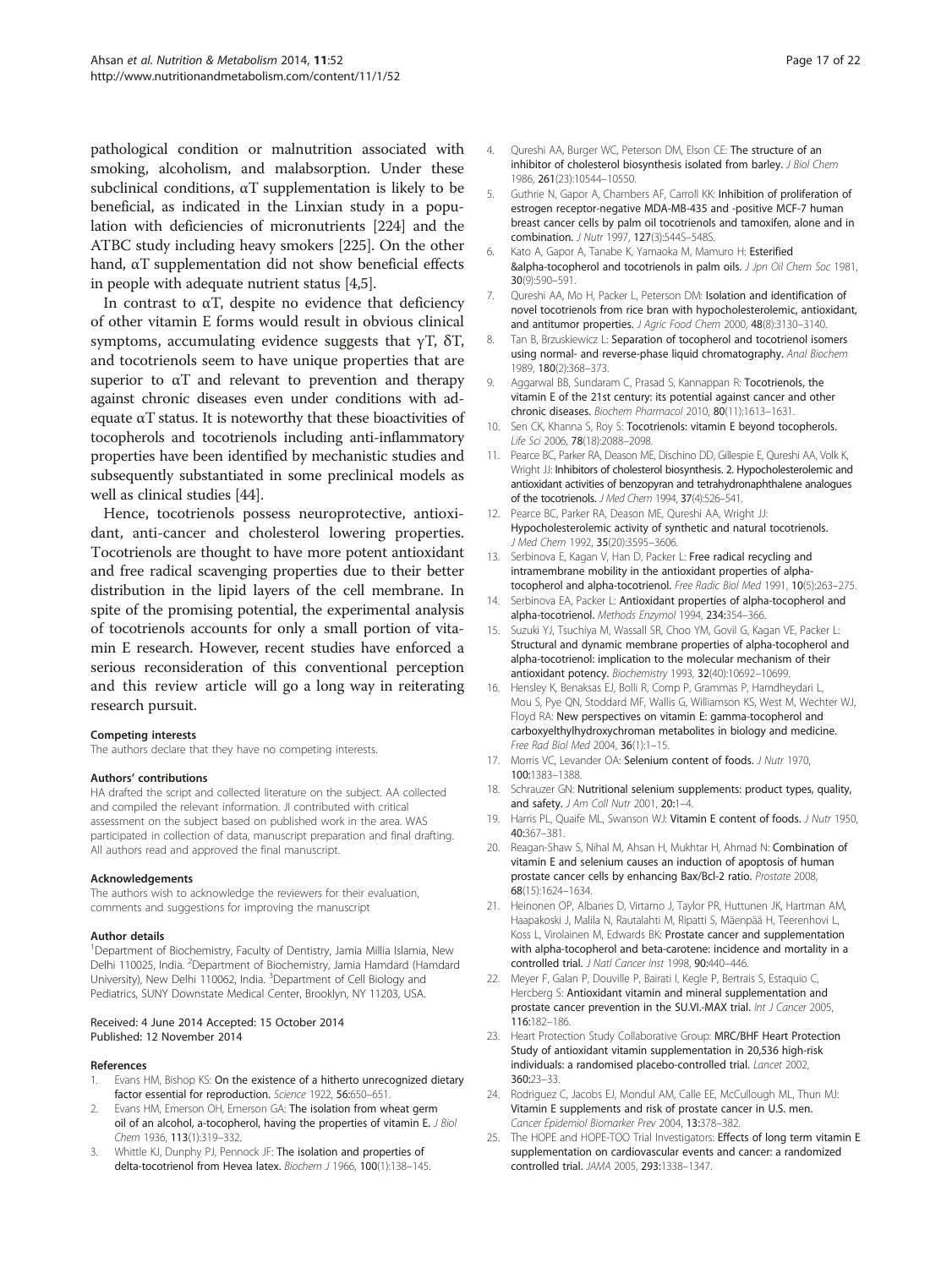- <span id="page-17-0"></span>26. Wright ME, Weinstein SJ, Lawson KA, Albanes D, Subar AF, Dixon LB, Mouw T, Schatzkin A, Leitzmann MF: Supplemental and dietary vitamin e intakes and risk of prostate cancer in a large prospective study. Cancer Epidemiol Biomarkers Prev 2007, 16:1128–1135.
- 27. Lippman SM, Klein EA, Goodman PJ, Lucia MS, Thompson IM, Ford LG, Parnes HL, Minasian LM, Gaziano JM, Hartline JA, Parsons JK, Bearden JD III, Crawford ED, Goodman GE, Claudio J, Winquist E, Cook ED, Karp DD, Walther P, Lieber MM, Kristal AR, Darke AK, Arnold KB, Ganz PA, Santella RM, Albanes D, Taylor PR, Probstfield JL, Jagpal TJ, Crowley JJ, et al: Effect of selenium and vitamin E on risk of prostate cancer and other cancers: the Selenium and Vitamin E Cancer Prevention Trial (SELECT). JAMA 2009, 301:39–51.
- 28. Ledesma MC, Jung-Hynes B, Schmit TL, Kumar R, Mukhtar H, Ahmad N: Selenium and vitamin E for prostate cancer: post-SELECT (Selenium and Vitamin E Cancer Prevention Trial) status. Mol Med 2011, 17(1–2):134–143.
- 29. Theriault A, Chao JT, Wang Q, Gapor A, Adeli K: Tocotrienol: a review of its therapeutic potential. Clin Biochem 1999, 32(5):309–319.
- 30. Jensen SK, Lauridsen C: Alpha-tocopherol stereoisomers. Vitam Horm 2007, 76:281–308.
- 31. Joffe M, Harris P: The biological potency of the natural tocopherols and certain derivatives. J Am Chem Soc 1943, 65:925–927.
- 32. Burton G, Ingold K: The antioxidant activity of vitamin E and relative chain-breaking phenolic antioxidants in vitro. J Am Chem Soc 1981, 103:6472–6477.
- 33. Hosomi A, Arita M, Sato Y, Kiyose C, Ueda T, Igarashi O, Arai H, Inoue K: Affinity for alpha-tocopherol transfer protein as a determinant of the biological activities of vitamin E analogs. FEBS Lett 1997, 409:105–108.
- 34. Lee E, Choi MK, Lee YJ, Ku JL, Kim KH, Choi JS, Lim SJ: Alpha-tocopheryl succinate, in contrast to alpha-tocopherol and alphatocopheryl acetate, inhibits prostaglandin E2 production in human lung epithelial cells. Carcinogenesis 2006, 27:2308–2315.
- 35. Bendich A, Machlin LJ: Safety of oral intake of vitamin E. Am J Clin Nutr 1988, 48:612–619.
- 36. Wechter WJ, Kantoci D, Murray ED Jr, D'Amico DC, Jung ME, Wang WH: A new endogenous natriuretic factor: LLU-α. Proc Natl Acad Sci U S A 1996, 93:6002–6007.
- 37. Freiser H, Jiang Q: Gamma-tocotrienol and gamma-tocopherol are primarily metabolized to conjugated 2-(beta-carboxyethyl)-6-hydroxy-2,7,8 tri methyl chroman and sulfated long-chain carboxy chromanols in rats. J Nutr 2009, 139:884–889.
- 38. Bardowell SA, Ding X, Parker RS: Disruption of P450-mediated vitamin E hydroxylase activities alters vitaminE status in tocopherol supplemented mice and reveals extra-hepatic vitamin E metabolism. J Lipid Res 2012, 53:2667–2676.
- 39. Bardowell SA, Duan F, Manor D: Disruption of mouse cytochrome p4504f14(Cyp4f14gene) causes severe perturbations in vitamin E metabolism. J Biol Chem 2012, 287:26077–26086.
- 40. Jiang Q, Jiang Z, Hall YJ, Jang Y, Snyder PW, Bain C, Huang J, Jannasch A, Cooper B, Wang Y, Ten Moreland MS, Ames BN: γ-Tocopherol attenuates moderate but not severe colitis and suppresses moderate colitis-promoted colon tumorigenesis in mice. Free Radic Biol Med 2013, 65:1069–1077.
- 41. Jiang O, Yin X, Lill MA, Danielson ML, Freiser H, Huang J: Long-chain carboxychromanols, metabolites of vitamin E, are potent inhibitors of cyclooxygenases. Proc Natl Acad Sci U S A 2008, 105:20464–20469.
- 42. Jiang Z, Yin X, Jiang Q: Natural forms of vitamin E and 130-carboxychro manol, a long-chain vitamin E metabolite, inhibit leukotriene generation from stimulated neutrophils by blocking calcium in flux and suppressing 5- lipoxygenase activity, respectively. J Immunol 2011, 186:1173-1179.
- 43. Birringer M, Lington D, Vertuani S, Manfredini S, Scharlau D, Glei M, Ristow M: Proapoptotic effects of long-chain vitamin E metabolites in HepG2 cells are mediated by oxidative stress. Free Radic Biol Med 2010, 49:1315–1322.
- 44. Jiang Q: Natural forms of vitamin E: metabolism, antioxidant, and anti-inflammatory activities and their role in disease prevention and therapy. Free Radic Biol Med 2014, 72C:76–90.
- 45. Galli F, Azzi A: Present trends in vitamin E research. Biofactors 2010, 36:33-42.
- 46. Ju J, Picinich SC, Yang Z, Zhao Y, Suh N, Kong AN, Yang CS: Cancerpreventive activities of tocopherols and tocotrienols. Carcinogenesis 2010, 31:533–542.
- 47. Constantinou C, Papas A, Constantinou AI: Vitamin E and cancer: an insight into the anticancer activities of vitamin E isomers and analogs. Int J Cancer 2008, 123:739–752.
- 48. Barve A, Khor TO, Nair S, Reuhl K, Suh N, Reddy B, Newmark H, Kong AN: Gamma-tocopherol-enriched mixed tocopherol diet inhibits prostate carcinogenesis in TRAMP mice. Int J Cancer 2009, 124:1693–1699.
- 49. Lu G, Xiao H, Li GX, Picinich SC, Chen YK, Liu A, Lee MJ, Loy S, Yang CS: A gamma-tocopherol-rich mixture of tocopherols inhibits chemically induced lung tumorigenesis in A/J mice and xenograft tumor growth. Carcinogenesis 2010, 31:687–694.
- 50. Yu W, Jia L, Park SK, Li J, Gopalan A, Simmons-Menchaca M, Sanders BG, Kline K: Anticancer actions of natural and synthetic vitamin E forms: RRR-alpha- tocopherol blocks the anticancer actions of gamma-tocopherol. Mol Nutr Food Res 2009, 53:1573–1581.
- 51. Jiang O, Moreland M, Ames BN, Yin X: A combination of aspirin and gamma-tocopherol is superior to that of aspirin and alpha-tocopherol in anti-inflammatory action and attenuation of aspirin-induced adverse effects. J Nutr Biochem 2009, 20:894–900.
- 52. Cooney RV, Franke AA, Harwood PJ, Hatch-Pigott V, Custer LJ, Mordan LJ: Gamma-tocopherol detoxification of nitrogen dioxide: superiority to alpha-tocopherol. Proc Natl Acad Sci U S A 1993, 90:1771–1775.
- 53. Christen S, Woodall AA, Shigenaga MK, Southwell-Keely PT, Duncan MW, Ames BN: Gamma-tocopherol traps mutagenic electrophiles such as NO (X) and complements alpha-tocopherol: physiological implications. Proc Natl Acad Sci U S A 1997, 94:3217–3222.
- 54. Jiang O, Christen S, Shigenaga MK, Ames BN: Gamma-Tocopherol, the major form of vitamin E in the US diet, deserves more attention. Am J Clin Nutr 2001, 74:714–722.
- 55. Brigelius-Flohe R, Traber MG: Vitamin E: function and metabolism. FASEB J 1999, 13:1145–1155.
- 56. Moya-Camarena SY, Jiang Q: The role of vitamin E forms in cancer prevention and therapy-studies in human intervention trials and animal models. In Nutraceuticals and Cancer. Edited by Sarkar FH. New York: Springer; 2012:323–354.
- 57. Myung SK, Ju W, Cho B, Oh SW, Park SM, Koo BK, Park BJ, Korean Meta-Analysis Study Group: Efficacy of vitamin and antioxidant supplements in prevention of cardiovascular disease: systematic review and meta-analysis of randomised controlled trials. BMJ 2013, 346:f10.
- 58. Atkinson J, Epand RF, Epand RM: Tocopherols and tocotrienols in membranes: a critical review. Free Radic Biol Med 2008, 44(5):739–764.
- 59. Qureshi AA, Bradlow BA, Brace L, Manganello J, Peterson DM, Pearce BC, Wright JJ, Gapor A, Elson CE: Response of hypercholesterolemic subjects to administration of tocotrienols. Lipids 1995, 30(12):1171–1177.
- Agarwal MK, Agarwal ML, Athar M, Gupta S: Tocotrienol-rich fraction of palm oil activates p53, modulates Bax/Bcl2 ratio and induces apoptosis independent of cell cycle association. Cell Cycle 2004, 3(2):205-211.
- 61. Comitato R, Leoni G, Canali R, Ambra R, Nesaretnam K, Virgili F: Tocotrienols activity in MCF-7 breast cancer cells: involvement of ERbeta signal transduction. Mol Nutr Food Res 2010, 54(5):669–678.
- 62. Shun MC, Yu W, Gapor A, Parsons R, Atkinson J, Sanders BG, Kline K: Pro-apoptotic mechanisms of action of a novel vitamin E analog (alpha-TEA) and a naturally occurring form of vitamin E (delta-tocotrienol) in MDA-MB-435 human breast cancer cells. Nutr Cancer 2004, 48(1):95-105.
- 63. Pierpaoli E, Viola V, Barucca A, Orlando F, Galli F, Provinciali M: Effect of annatto-tocotrienols supplementation on the development of mammary tumors in HER-2/neu transgenic mice. Carcinogenesis 2013, 34(6):1352–1360.
- 64. Samant GV, Wali VB, Sylvester PW: Anti-proliferative effects of gamma-tocotrienol on mammary tumour cells are associated with suppression of cell cycle progression. Cell Prolif 2010, 43(1):77-83.
- 65. Elangovan S, Hsieh TC, Wu JM: Growth inhibition of human MDA-mB-231 breast cancer cells by delta-tocotrienol is associated with loss of cyclin D1/CDK4 expression and accompanying changes in the state of phosphorylation of the retinoblastoma tumor suppressor gene product. Anticancer Res 2008, 28(5A):2641–2647.
- 66. Wali VB, Bachawal SV, Sylvester PW: Combined treatment of gamma-tocotrienol with statins induce mammary tumor cell cycle arrest in G1. Exp Biol Med (Maywood) 2009, 234(6):639–650.
- 67. Xu WL, Liu JR, Liu HK, Qi GY, Sun XR, Sun WG, Chen BQ: Inhibition of proliferation and induction of apoptosis by gamma-tocotrienol in human colon carcinoma HT-29 cells. Nutrition 2009, 25(5):555–566.
- 68. Sakai M, Okabe M, Tachibana H, Yamada K: Apoptosis induction by gamma-tocotrienol in human hepatoma Hep3B cells. J Nutr Biochem 2006, 17(10):672–676.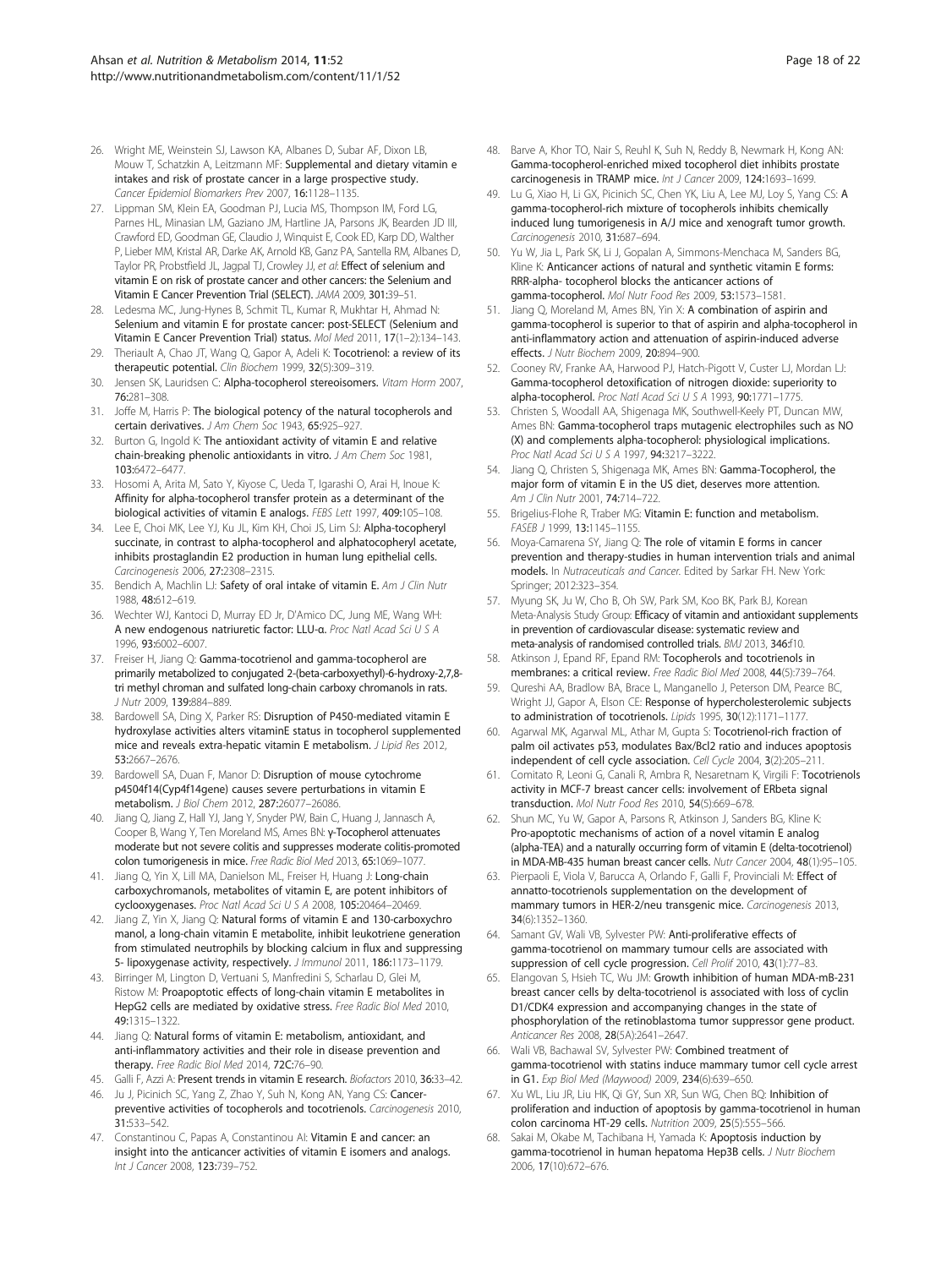- <span id="page-18-0"></span>69. Sun W, Wang Q, Chen B, Liu J, Liu H, Xu W: Gamma-tocotrienol-induced apoptosis in human gastric cancer SGC-7901 cells is associated with a suppression in mitogen-activated protein kinase signalling. Br J Nutr 2008, 99(6):1247–1254.
- 70. Wada S, Satomi Y, Murakoshi M, Noguchi N, Yoshikawa T, Nishino H: Tumor suppressive effects of tocotrienol in vivo and in vitro. Cancer Lett 2005, 229(2):181–191.
- 71. Kashiwagi K, Harada K, Yano Y, Kumadaki I, Hagiwara K, Takebayashi J, Kido W, Virgona N, Yano T: A redox-silent analogue of tocotrienol inhibits hypoxic adaptation of lung cancer cells. Biochem Biophys Res Commun 2008, 365(4):875–881.
- 72. Nakashima K, Virgona N, Miyazawa M, Watanabe T, Yano T: The tocotrienolrich fraction from rice bran enhances cisplatin-induced cytotoxicity in human mesothelioma H28 cells. Phytother Res 2010, 24(9):1317–1321.
- 73. Chang PN, Yap WN, Lee DT, Ling MT, Wong YC, Yap YL: Evidence of gamma-tocotrienol as an apoptosis-inducing, invasion-suppressing, and chemotherapy drug-sensitizing agent in human melanoma cells. Nutr Cancer 2009, 61(3):357–366.
- 74. McAnally JA, Gupta J, Sodhani S, Bravo L, Mo H: Tocotrienols potentiate lovastatin-mediated growth suppression in vitro and in vivo. Exp Biol Med (Maywood) 2007, 232(4):523–531.
- 75. Hussein D, Mo H: d-delta-Tocotrienol-mediated suppression of the proliferation of human PANC-1, MIA PaCa-2, and BxPC-3 pancreatic carcinoma cells. Pancreas 2009, 38(4):e124–e136.
- 76. Constantinou C, Hyatt JA, Vraka PS, Papas A, Papas KA, Neophytou C, Hadjivassiliou V, Constantinou AI: Induction of caspase-independent programmed cell death by vitamin E natural homologs and synthetic derivatives. Nutr Cancer 2009, 61(6):864–874.
- 77. Nesaretnam K, Stephen R, Dils R, Darbre P: Tocotrienols inhibit the growth of human breast cancer cells irrespective of estrogen receptor status. Lipids 1998, 33(5):461–469.
- 78. Wada S: Chemoprevention of tocotrienols: the mechanism of antiproliferative effects. Forum Nutr 2009, 61:204–216.
- 79. Wali VB, Bachawal SV, Sylvester PW: Endoplasmic reticulum stress mediates gamma-tocotrienol-induced apoptosis in mammary tumor cells. Apoptosis 2009, 14(11):1366–1377.
- 80. Comitato R, Nesaretnam K, Leoni G, Ambra R, Canali R, Bolli A, Marino M, Virgili F: A novel mechanism of natural vitamin E tocotrienol activity: involvement of ERbeta signal transduction. Am J Physiol Endocrinol Metab 2009, 297(2):E427–E437.
- 81. Nakagawa K, Shibata A, Yamashita S, Tsuzuki T, Kariya J, Oikawa S, Miyazawa T: In vivo angiogenesis is suppressed by unsaturated vitamin E, tocotrienol. J Nutr 2007, 137(8):1938–1943.
- 82. Weng-Yew W, Selvaduray KR, Ming CH, Nesaretnam K: Suppression of tumor growth by palm tocotrienols via the attenuation of angiogenesis. Nutr Cancer 2009, 61(3):367–373.
- 83. Har CH, Keong CK: Effects of tocotrienols on cell viability and apoptosis in normal murine liver cells (BNL CL.2) and liver cancer cells (BNL 1ME A.7R.1), in vitro. Asia Pac J Clin Nutr 2005, 14(4):374–380.
- 84. Wali VB, Bachawal SV, Sylvester PW: Suppression in mevalonate synthesis mediates antitumor effects of combined statin and gamma-tocotrienol treatment. Lipids 2009, 44(10):925–934.
- 85. Bachawal SV, Wali VB, Sylvester PW: Combined gamma-tocotrienol and erlotinib/gefitinib treatment suppresses Stat and Akt signaling in murine mammary tumor cells. Anticancer Res 2010, 30(2):429–437.
- 86. Rashid SA, Halim AS, Muhammad NA, Suppl A: The effect of vitamin E on basic fibroblast growth factor level in human fibroblast cell culture. Med J Malaysia 2008, 63:69–70.
- 87. Pierpaoli E, Viola V, Pilolli F, Piroddi M, Galli F, Provinciali M: Gamma- and delta-tocotrienols exert a more potent anticancer effect than alphatocopheryl succinate on breast cancer cell lines irrespective of HER-2/neu expression. Life Sci 2010, 86(17–18):668–675.
- 88. Wu SJ, Ng LT: Tocotrienols inhibited growth and induced apoptosis in human HeLa cells through the cell cycle signaling pathway. Integr Cancer Ther 2010, 9(1):66–72.
- 89. Eitsuka T, Nakagawa K, Miyazawa T: Down-regulation of telomerase activity in DLD-1 human colorectal adenocarcinoma cells by tocotrienol. Biochem Biophys Res Commun 2006, 348(1):170–175.
- 90. Stolzenberg-Solomon RZ, Sheffler-Collins S, Weinstein S, Garabrant DH, Mannisto S, Taylor P, Virtamo J, Albanes D: Vitamin E intake, alpha-

tocopherol status, and pancreatic cancer in a cohort of male smokers. Am J Clin Nutr 2009, 89(2):584–591.

- 91. Kunnumakkara AB, Guha S, Krishnan S, Diagaradjane P, Gelovani J, Aggarwal BB: Curcumin potentiates antitumor activity of gemcitabine in an orthotopic model of pancreatic cancer through suppression of proliferation, angiogenesis, and inhibition of nuclear factor-kappaBregulated gene products. Cancer Res 2007, 67:3853–3861.
- 92. Mahon PC, Baril P, Bhakta V, Chelala C, Caulee K, Harada T, Lemoine NR: S100A4 contributes to the suppression of BNIP3 expression, chemoresistance, and inhibition of apoptosis in pancreatic cancer. Cancer Res 2007, 67:6786–6795.
- 93. Kürbitz C, Heise D, Redmer T, Goumas F, Arlt A, Lemke J, Rimbach G, Kalthoff H, Trauzold A: Epicatechin gallate and catechin gallate are superior to epigallocatechin gallate in growth suppression and anti-inflammatory activities in pancreatic tumor cells. Cancer Sci 2011, 102:728–734.
- 94. Murtaza I, Adhami VM, Hafeez BB, Saleem M, Mukhtar H: Fisetin, a natural flavonoid, targets chemoresistant human pancreatic cancer AsPC-1 cells through DR3-mediated inhibition of NF-kappaB. Int J Cancer 2009, 125:2465–2473.
- 95. Miyazawa T, Shibata A, Sookwong P, Kawakami Y, Eitsuka T, Asai A, Oikawa S, Nakagawa K: Antiangiogenic and anticancer potential of unsaturated vitamin E (tocotrienol). J Nutr Biochem 2009, 20:79-86.
- 96. Ling MT, Luk SU, Al-Ejeh F, Khanna KK: Tocotrienol as a potential anticancer agent. Carcinogenesis 2012, 33(2):233–239.
- 97. Husain K, Francois RA, Hutchinson SZ, Neuger AM, Lush R, Coppola D, Sebti S, Malafa MP: Vitamin E delta-tocotrienol levels in tumor and pancreatic tissue of mice after oral administration. Pharmacology 2009, 83:157–163.
- 98. Husain K, Francois RA, Yamauchi T, Perez M, Sebti SM, Malafa MP: Vitamin E δ-tocotrienol augments the antitumor activity of gemcitabine and suppresses constitutive NF-κB activation in pancreatic cancer. Mol Cancer Ther 2011, 10(12):2363–2372.
- 99. Nesaretnam K, Meganathan P, Veerasenan SD, Selvaduray KR: Tocotrienols and breast cancer: the evidence to date. Genes Nutr 2012, 7(1):3–9.
- 100. Nesaretnam K, Selvaduray KR, Abdul Razak G, Veerasenan SD, Gomez PA: Effectiveness of tocotrienol-rich fraction combined with tamoxifen in the management of women with early breast cancer: a pilot clinical trial. Breast Cancer Res 2010, 12(5):R81.
- 101. Ahn KS, Sethi G, Krishnan K, Aggarwal BB: Gamma-tocotrienol inhibits nuclear factor-kappaB signaling pathway through inhibition of receptor-interacting protein and TAK1 leading to suppression of antiapoptotic gene products and potentiation of apoptosis. J Biol Chem 2007, 282(1):809–820.
- 102. Shirode AB, Sylvester PW: Synergistic anticancer effects of combined γ-tocotrienol and celecoxib treatment are associated with suppression in Akt and NFκB signaling. Biomed Pharmacother 2010, 64(5):327–332.
- 103. Kuhad A, Chopra K: Attenuation of diabetic nephropathy by tocotrienol: involvement of NFkB signaling pathway. Life Sci 2009, 84(9–10):296–301.
- 104. Norazlina M, Lee PL, Lukman HI, Nazrun AS, Ima-Nirwana S: Effects of vitamin E supplementation on bone metabolism in nicotine-treated rats. Singapore Med J 2007, 48(3):195-199.
- 105. Ahmad NS, Khalid BA, Luke DA, Ima Nirwana S: Tocotrienol offers better protection than tocopherol from free radical-induced damage of rat bone. Clin Exp Pharmacol Physiol 2005, 32(9):761–770.
- 106. Shibata A, Nakagawa K, Sookwong P, Tsuduki T, Tomita S, Shirakawa H, Komai M, Miyazawa T: Tocotrienol inhibits secretion of angiogenic factors from human colorectal adenocarcinoma cells by suppressing hypoxia-inducible factor-1alpha. J Nutr 2008, 138(11):2136–2142.
- 107. Wu SJ, Liu PL, Ng LT: Tocotrienol-rich fraction of palm oil exhibits anti-inflammatory property by suppressing the expression of inflammatory mediators in human monocytic cells. Mol Nutr Food Res 2008, 52(8):921–929.
- 108. Lee SP, Mar GY, Ng LT: Effects of tocotrienol-rich fraction on exercise endurance capacity and oxidative stress in forced swimming rats. Eur J Appl Physiol 2009, 107(5):587–595.
- 109. Newaz MA, Nawal NN: Effect of gamma-tocotrienol on blood pressure, lipid peroxidation and total antioxidant status in spontaneously hypertensive rats (SHR). Clin Exp Hypertens 1999, 21(8):1297–1313.
- 110. Hsieh TC, Wu JM: Suppression of cell proliferation and gene expression by combinatorial synergy of EGCG, resveratrol and gamma-tocotrienol in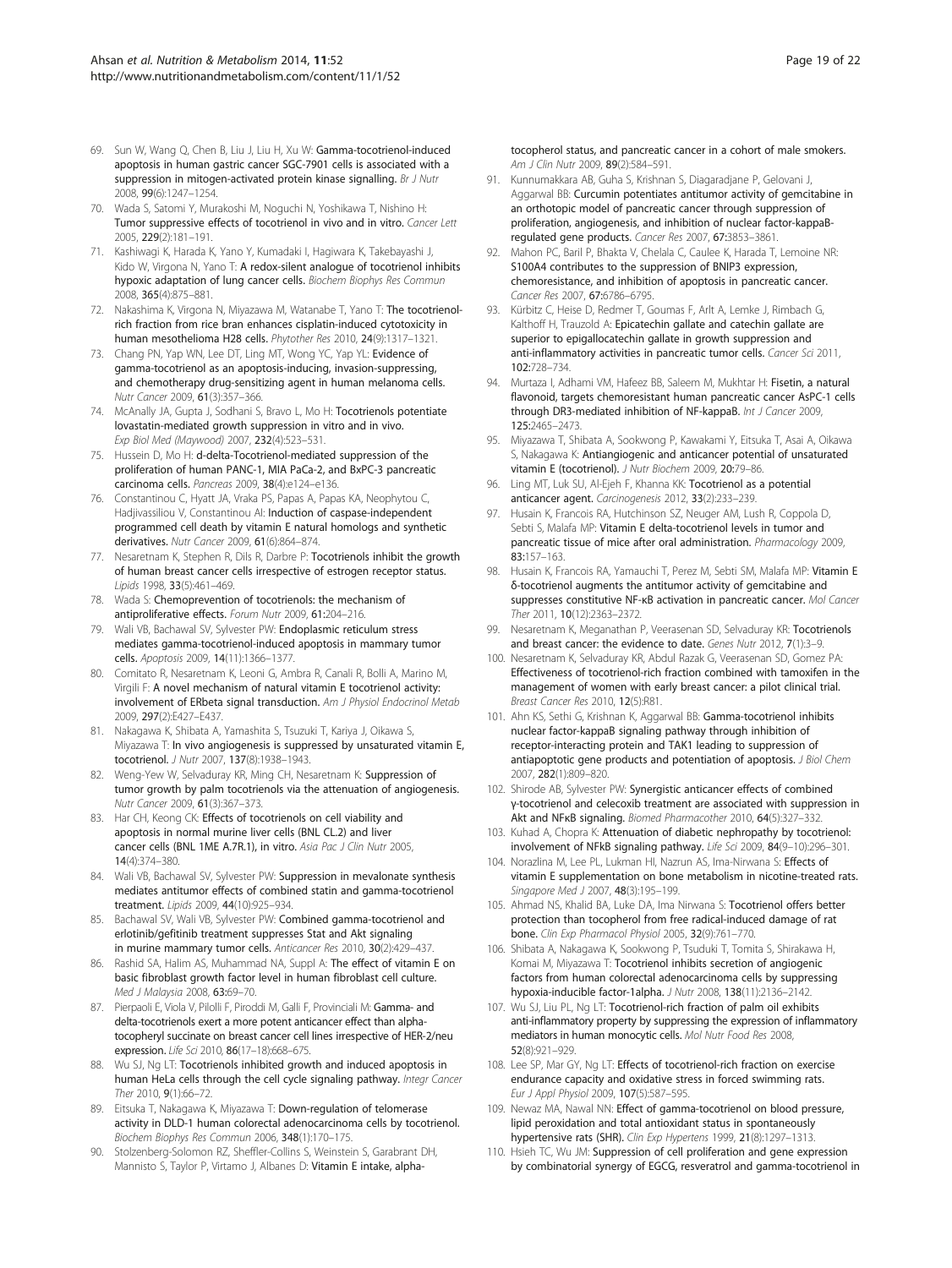<span id="page-19-0"></span>estrogen receptor-positive MCF-7 breast cancer cells. Int J Oncol 2008, 33(4):851–859.

- 111. Adam A, Marzuki A, Ngah WZ, Top GM: Nitrofurantoin-induced hepatic and pulmonary biochemical changes in mice fed different vitamin E doses. Pharmacol Toxicol 1996, 79(6):334–339.
- 112. Renuka Devi R, Arumughan C: Antiradical efficacy of phytochemical extracts from defatted rice bran. Food Chem Toxicol 2007, 45(10):2014–2021.
- 113. Ngah WZ, Jarien Z, San MM, Marzuki A, Top GM, Shamaan NA, Kadir KA: Effect of tocotrienols on hepatocarcinogenesis induced by 2-acetylaminofluorene in rats. Am J Clin Nutr 1991, 53(4 Suppl):1076S–1081S.
- 114. Shamaan NA, Wan Ngah WZ, Ibrahim R, Jarien Z, Top AG, Abdul Kadir K: Effect of tocotrienol on the activities of cytosolic glutathione-dependent enzymes in rats treated with 2-acetylaminofluorene. Biochem Pharmacol 1993, 45(7):1517–1519.
- 115. Makpol S, Shamaan NA, Jarien Z, Top AG, Khalid BA, Wan Ngah WZ: Different starting times of alpha-tocopherol and gamma-tocotrienol supplementation and tumor marker enzyme activities in the rat chemically induced with cancer. Gen Pharmacol 1997, 28(4):589–592.
- 116. Ong FB, Wan Ngah WZ, Shamaan NA, Md Top AG, Marzuki A, Khalid AK: Glutathione S-transferase and gamma-glutamyl transpeptidase activities in cultured rat hepatocytes treated with tocotrienol and tocopherol. Comp Biochem Physiol Part C Pharmacol Toxicol Endocrinol 1993, 106(1):237–240.
- 117. Palozza P, Verdecchia S, Avanzi L, Vertuani S, Serini S, Iannone A, Manfredini S: Comparative antioxidant activity of tocotrienols and the novel chromanyl-polyisoprenyl molecule FeAox-6 in isolated membranes and intact cells. Mol Cell Biochem 2006, 287(1–2):21–32.
- 118. Osakada F, Hashino A, Kume T, Katsuki H, Kaneko S, Akaike A: Alpha-tocotrienol provides the most potent neuroprotection among vitamin E analogs on cultured striatal neurons. Neuropharmacology 2004, 47(6):904–915.
- 119. Nakano M, Onodera A, Saito E, Tanabe M, Yajima K, Takahashi J, Nguyen VC: Effect of astaxanthin in combination with alpha-tocopherol or ascorbic acid against oxidative damage in diabetic ODS rats. J Nutr Sci Vitaminol (Tokyo) 2008, 54(4):329–334.
- 120. Wan Nazaimoon WM, Khalid BA: Tocotrienols-rich diet decreases advanced glycosylation end-products in non-diabetic rats and improves glycemic control in streptozotocin-induced diabetic rats. Malays J Pathol 2002, 24(2):77–82.
- 121. Budin SB, Othman F, Louis SR, Bakar MA, Das S, Mohamed J: The effects of palm oil tocotrienol-rich fraction supplementation on biochemical parameters, oxidative stress and the vascular wall of streptozotocin-induced diabetic rats. Clinics (Sao Paulo) 2009, 64(3):235–244.
- 122. Kuhad A, Bishnoi M, Tiwari V, Chopra K: Suppression of NF-kappabeta signaling pathway by tocotrienol can prevent diabetes associated cognitive deficits. Pharmacol Biochem Behav 2009, 92(2):251–259.
- 123. Kuhad A, Chopra K: Tocotrienol attenuates oxidative-nitrosative stress and inflammatory cascade in experimental model of diabetic neuropathy. Neuropharmacology 2009, 57(4):456–462.
- 124. Tiwari V, Kuhad A, Bishnoi M, Chopra K: Chronic treatment with tocotrienol, an isoform of vitamin E, prevents intracerebroventricular streptozotocin-induced cognitive impairment and oxidative-nitrosative stress in rats. Pharmacol Biochem Behav 2009, 93(2):183–189.
- 125. Tiwari V, Kuhad A, Chopra K: Neuroprotective effect of vitamin E isoforms against chronic alcohol-induced peripheral neurotoxicity: possible involvement of oxidative-nitrodative stress. Phytother Res 2012, 26(11):1738–1745.
- 126. Siddiqui S, Rashid Khan M, Siddiqui WA: Comparative hypoglycemic and nephroprotective effects of tocotrienol rich fraction (TRF) from palm oil and rice bran oil against hyperglycemia induced nephropathy in type 1 diabetic rats. Chem Biol Interact 2010, 188(3):651–658.
- 127. Siddiqui S, Ahsan H, Khan MR, Siddiqui WA: Protective effects of tocotrienols against lipid-induced nephropathy in experimental type-2 diabetic rats by modulation in TGF-beta expression. Toxicol Appl Pharmacol 2013, 273(2):314–324.
- 128. Kanaya Y, Doi T, Sasaki H, Fujita A, Matsuno S, Okamoto K, Nakano Y, Tsujiwaki S, Furuta H, Nishi M, Tsuno T, Taniguchi H, Nanjo K: Rice bran extract prevents the elevation of plasma peroxylipid in KKAy diabetic mice. Diabetes Res Clin Pract 2004, 66(Suppl 1):S157–S160.
- 129. Yoshida Y, Hayakawa M, Habuchi Y, Itoh N, Niki E: Evaluation of lipophilic antioxidant efficacy in vivo by the biomarkers hydroxyoctadecadienoic acid and isoprostane. Lipids 2007, 42(5):463–472.
- 130. Fang F, Kang Z, Wong C: Vitamin E tocotrienols improve insulin sensitivity through activating peroxisome proliferator-activated receptors. Mol Nutr Food Res 2010, 54(3):345–352.
- 131. Qureshi AA, Qureshi N, Hasler-Rapacz JO, Weber FE, Chaudhary V, Crenshaw TD, Gapor A, Ong AS, Chong YH, Peterson D: Dietary tocotrienols reduce concentrations of plasma cholesterol, apolipoprotein B, thromboxane B2, and platelet factor 4 in pigs with inherited hyperlipidemias. Am J Clin Nutr 1991, 53(4 Suppl):1042S–1046S.
- 132. Qureshi AA, Qureshi N, Wright JJ, Shen Z, Kramer G, Gapor A, Chong YH, DeWitt G, Ong A, Peterson DM: Lowering of serum cholesterol in hypercholesterolemic humans by tocotrienols (palmvitee). Am J Clin Nutr 1991, 53(4 Suppl):1021S–1026S.
- 133. Hood RL, Sidhu GS: Effects of guar gum and tocotrienols on cholesterol metabolism on the Japanese quail. Nutr Res 1992, 12:117S–127S.
- 134. Parker RA, Pearce BC, Clark RW, Gordon DA, Wright JJ: Tocotrienols regulate cholesterol production in mammalian cells by posttranscriptional suppression of 3-hydroxy-3-methylglutaryl-coenzyme A reductase. J Biol Chem 1993, 268(15):11230–11238.
- 135. Qureshi N, Qureshi AA: Novel hypercholesterolemic agents with antioxidant properties. In Vitamin E in Health and Disease. Edited by Packer L, Fuchs J. New York: Marcel Dekker; 1993:247–267.
- 136. Minhajuddin M, Beg ZH, Igbal J: Hypolipidemic and antioxidant properties of tocotrienol rich fraction isolated from rice bran oil in experimentally induced hyperlipidemic rats. Food Chem Toxicol 2005, 43(5):747–753.
- 137. Watkins T, Lenz P, Gapor A, Struck M, Tomeo A, Bierenbaum M: Gamma-Tocotrienol as a hypocholesterolemic and antioxidant agent in rats fed atherogenic diets. Lipids 1993, 28(12):1113–1118.
- 138. Khor HT, Chieng DY, Ong KK: Tocotrienols inhibit HMG-CoA reductase activity in the guinea pig. Nutr Res 1995, 15:537-544.
- 139. Iqbal J, Minhajuddin M, Beg ZH: Suppression of 7,12-dimethylbenz[alpha] anthracene-induced carcinogenesis and hypercholesterolaemia in rats by tocotrienol-rich fraction isolated from rice bran oil. Eur J Cancer Prev 2003, 12(6):447–453.
- 140. Magosso E, Ansari MA, Gopalan Y, Shuaib IL, Wong JW, Khan NA, Abu Bakar MR, Ng BH, Yuen KH: Tocotrienols for normalisation of hepatic echogenic response in nonalcoholic fatty liver: a randomised placebo-controlled clinical trial. Nutr J 2013, 12(1):166.
- 141. Burdeos GC, Nakagawa K, Watanabe A, Kimura F, Miyazawa T: Gamma-tocotrienol attenuates triglyceride through effect on lipogenic gene expression in mouse hepatocellular carcinoma Hepa 1–6. J Nutr Sci Vitaminol 2013, 59:148–151.
- 142. Muto C, Yachi R, Aoki Y, Koike T, Igarashi O, Kiyose C: Gamma-tocotrienol reduces the triacylglycerol level in rat primary hepatocytes through regulation of fatty acid metabolism. J Clin Biochem Nutr 2013, 52(1):32–37.
- 143. Kooyenga DK, Geller M, Watkins TR, Gapor A, Diakoumakis E, Bierenbaum ML: Palm oil antioxidant effects in patients with hyperlipidaemia and carotid stenosis-2 year experience. Asia Pac J Clin Nutr 1997, 6(1):72–75.
- 144. Tan B, Mueller AM: Tocotrienols in cardiometabolic diseases. In Tocotrienols: Vitamin E beyond Tocopherol. Edited by Watson RR, Preedy VR. AOCS/CRC Press, Taylor and Francis Group; 2008:257–273.
- 145. Mahalingam D, Radhakrishnan AK, Amom Z, Ibrahim N, Nesaretnam K: Effects of supplementation with tocotrienol-rich fraction on immune response to tetanus toxoid immunization in normal healthy volunteers. Eur J Clin Nutr 2011, 65(1):63–69.
- 146. Ren Z, Pae M, Dao MC, Smith D, Meydani SN, Wu D: Dietary supplementation with tocotrienols enhances immune function in C57BL/ 6 mice. J Nutr 2010, 140(7):1335–1341.
- 147. Gu JY, Wakizono Y, Sunada Y, Hung P, Nonaka M, Sugano M, Yamada K: Dietary effect of tocopherols and tocotrienols on the immune function of spleen and mesenteric lymph node lymphocytes in brown Norway rats. Biosci Biotechnol Biochem 1999, 63(10):1697–1702.
- 148. Radhakrishnan AK, Mahalingam D, Selvaduray KR, Nesaretnam K: Supplementation with natural forms of vitamin e augments antigen-specific Th1-type immune response to tetanus toxoid. Biomed Res Int 2013, 2013:782067.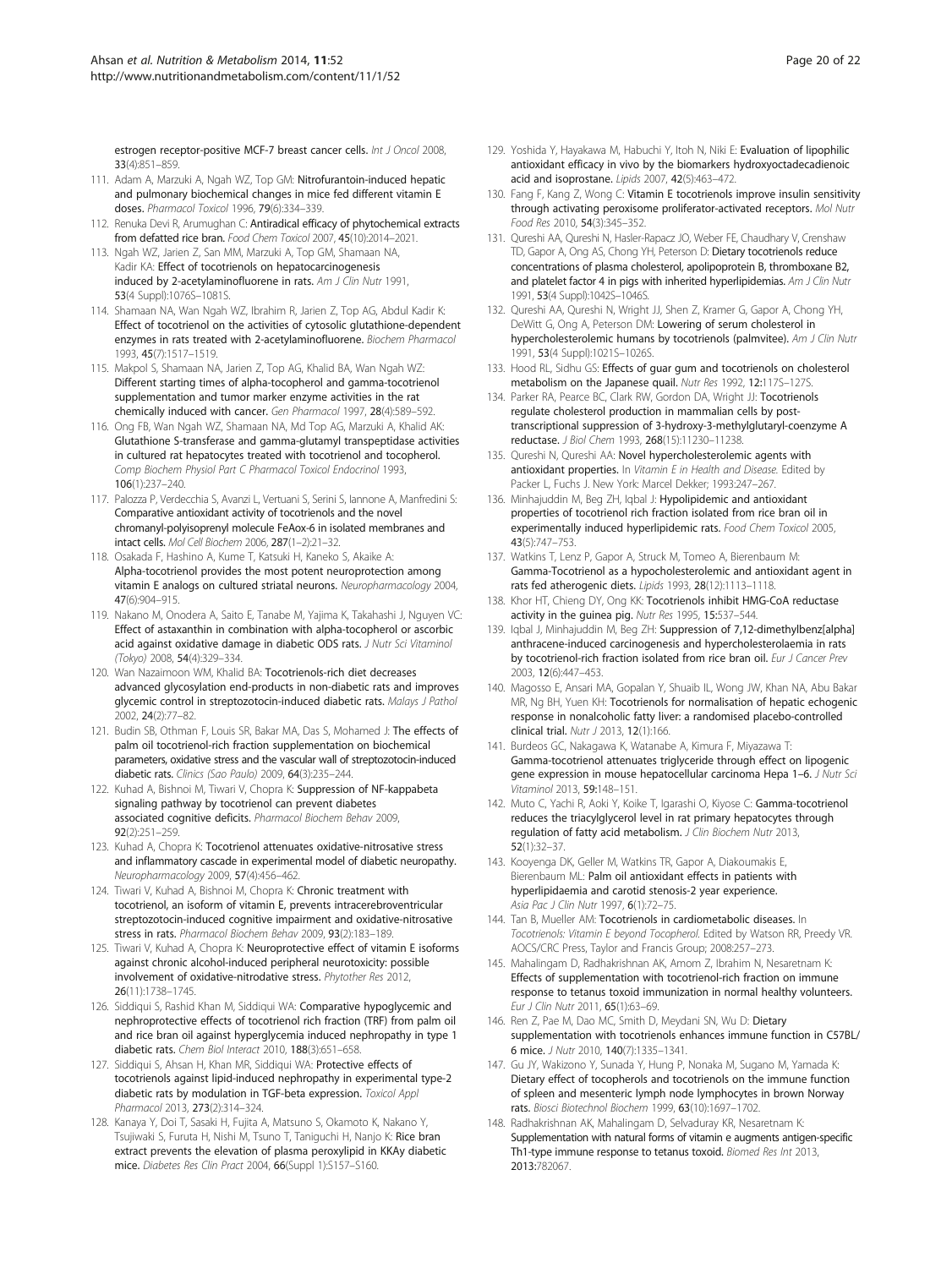- <span id="page-20-0"></span>149. Vasanthi HR, Parameswari RP, Das DK: Multifaceted role of tocotrienols in cardioprotection supports their structure: function relation. Genes Nutr 2012, 7(1):19–28.
- 150. Chao JT, Gapor A, Theriault A: Inhibitory effect of delta-tocotrienol, a HMG CoA reductase inhibitor, on monocyte-endothelial cell adhesion. J Nutr Sci Vitaminol (Tokyo) 2002, 48(5):332–337.
- 151. Theriault A, Chao JT, Gapor A: Tocotrienol is the most effective vitamin E for reducing endothelial expression of adhesion molecules and adhesion to monocytes. Atherosclerosis 2002, 160(1):21–30.
- 152. Koba K, Abe K, Ikeda I, Sugano M: Effects of alpha-tocopherol and tocotrienols on blood pressure and linoleic acid metabolism in the spontaneously hypertensive rat (SHR). Biosci Biotechnol Biochem 1992, 56(9):1420–1423.
- 153. Chou TW, Ma CY, Cheng HH, Chen YY, Lai MH: A rice bran oil diet improves lipid abnormalities and suppress hyperinsulinemic responses in rats with streptozotocin/nicotinamide-induced type 2 diabetes. J Clin Biochem Nutr 2009, 45(1):29–36.
- 154. Nafeeza MI, Norzana AG, Jalaluddin HL, Gapor MT: The effects of a tocotrienol-rich fraction on experimentally induced atherosclerosis in the aorta of rabbits. Malays J Pathol 2001, 23(1):17–25.
- 155. Das S, Powell SR, Wang P, Divald A, Nesaretnam K, Tosaki A, Cordis GA, Maulik N, Das DK: Cardioprotection with palm tocotrienol: antioxidant activity of tocotrienol is linked with its ability to stabilize proteasomes. Am J Physiol Heart Circ Physiol 2005, 289(1):H361-H367. Retraction in: Am J Physiol Heart Circ Physiol 2012, 302(11):H2447.
- 156. Qureshi AA, Peterson DM, Hasler-Rapacz JO, Rapacz J: Novel tocotrienols of rice bran suppress cholesterogenesis in hereditary hypercholesterolemic swine. J Nutr 2001, 131(2):223–230.
- 157. Esterhuyse AJ, du Toit EF, Benadè AJ, Van Rooyen J: Dietary red palm oil improves reperfusion cardiac function in the isolated perfused rat heart of animals fed a high cholesterol diet. Prostaglandins Leukot Essent Fatty Acids 2005, 72(3):153–161.
- 158. Das M, Das S, Wang P, Powell SR, Das DK: Caveolin and proteasome in tocotrienol mediated myocardial protection. Cell Physiol Biochem 2008, 22(1–4):287–294.
- 159. Sen CK, Khanna S, Roy S, Packer L: Molecular basis of vitamin E action: tocotrienol potently inhibits glutamate-induced pp 60(c-Src) kinase activation and death of HT4 neuronal cells. J Biol Chem 2000, 275(17):13049–13055.
- 160. Sen CK, Khanna S, Roy S: Tocotrienol: the natural vitamin E to defend the nervous system? Ann N Y Acad Sci 2004, 1031:127–142.
- 161. Khanna S, Roy S, Slivka A, Craft TK, Chaki S, Rink C, Notestine MA, DeVries AC, Parinandi NL, Sen CK: Neuroprotective properties of the natural vitamin E alpha-tocotrienol. Stroke 2005, 36(10):2258–2264.
- 162. Khanna S, Roy S, Parinandi NL, Maurer M, Sen CK: Characterization of the potent neuroprotective properties of the natural vitamin E alpha-tocotrienol. J Neurochem 2006, 98(5):1474–1486.
- 163. Khanna S, Parinandi NL, Kotha SR, Roy S, Rink C, Bibus D, Sen CK: Nanomolar vitamin E alpha-tocotrienol inhibits glutamate-induced activation of phospholipase A2 and causes neuroprotection. *J Neurochem* 2010, 112(5):1249–1260.
- 164. Khanna S, Roy S, Park HA, Sen CK: Regulation of c-Src activity in glutamate-induced neurodegeneration. J Biol Chem 2007, 282(32):23482–23490.
- 165. Liu X, Yamada N, Osawa T: Assessing the neuroprotective effect of antioxidant food factors by application of lipid-derived dopamine modification adducts. Methods Mol Biol 2010, 594:263–273.
- 166. Fukui K, Ushiki K, Takatsu H, Koike T, Urano S: Tocotrienols prevent hydrogen peroxide-induced axon and dendrite degeneration in cerebellar granule cells. Free Radic Res 2012, 46(2):184–193.
- 167. Liu X, Yamada N, Osawa T: Assessing the neuroprotective effect of antioxidative food factors by application of lipid-derived dopamine modification adducts. Methods Mol Biol 2009, 580:143–152.
- 168. Sen CK, Rink C, Khanna S: Palm oil-derived natural vitamin E alpha-tocotrienol in brain health and disease. J Am Coll Nutr 2010, 29(3 Suppl):314S–323S.
- 169. Sen CK, Khanna S, Rink C, Roy S: Tocotrienols: the emerging face of natural vitamin E. Vitam Horm 2007, 76:203–261.
- 170. Park HA, Kubicki N, Gnyawali S, Chan YC, Roy S, Khanna S, Sen CK: Natural vitamin E α-tocotrienol protects against ischemic stroke by induction of multidrug resistance-associated protein 1. Stroke 2011, 42(8):2308–2314.
- 171. Tiwari V, Kuhad A, Chopra K: Tocotrienol ameliorates behavioral and biochemical alterations in the rat model of alcoholic neuropathy. Pain 2009, 145(1-2):129-135.
- 172. Tiwari V, Kuhad A, Chopra K: Suppression of neuro-inflammatory signaling cascade by tocotrienol can prevent chronic alcohol-induced cognitive dysfunction in rats. Behav Brain Res 2009, 203(2):296–303.
- 173. Hermizi H, Faizah O, Ima-Nirwana S, Ahmad Nazrun S, Norazlina M: Beneficial effects of tocotrienol and tocopherol on bone histomorphometric parameters in Sprague–Dawley male rats after nicotine cessation. Calcif Tissue Int 2009, 84(1):65–74.
- 174. Norazlina M, Hermizi H, Faizah O, Nazrun AS, Norliza M, Ima-Nirwana S: Vitamin E reversed nicotine-induced toxic effects on bone biochemical markers in male rats. Arch Med Sci 2010, 6(4):505–512.
- 175. Mehat MZ, Shuid AN, Mohamed N, Muhammad N, Soelaiman IN: Beneficial effects of vitamin E isomer supplementation on static and dynamic bone histomorphometry parameters in normal male rats. *J Bone Miner* Metab 2010, 28(5):503–509.
- 176. Shuid AN, Mehat Z, Mohamed N, Muhammad N, Soelaiman IN: Vitamin E exhibits bone anabolic actions in normal male rats. *J Bone Miner Metab* 2010, 28(2):149–156.
- 177. Maniam S, Mohamed N, Shuid AN, Soelaiman IN: Palm tocotrienol exerted better antioxidant activities in bone than alpha-tocopherol. Basic Clin Pharmacol Toxicol 2008, 103(1):55–60.
- 178. Norazlina M, Ima-Nirwana S, Abul Gapor MT, Abdul Kadir Khalid B: Tocotrienols are needed for normal bone calcification in growing female rats. Asia Pac J Clin Nutr 2002, 11(3):194–199.
- 179. Ima-Nirwana S, Kiftiah A, Sariza T, Gapor MT, Khalid BA: Palm vitamin E improves bone metabolism and survival rate in thyrotoxic rats. Gen Pharmacol 1999, 32(5):621-626.
- 180. Ima-Nirwana S, Suhaniza S: Effects of tocopherols and tocotrienols on body composition and bone calcium content in adrenalectomized rats replaced with dexamethasone. J Med Food 2004, 7(1):45–51.
- 181. Abdul-Majeed S, Mohamed N, Soelaiman IN: Effects of tocotrienol and lovastatin combination on osteoblast and osteoclast activity in estrogen-deficient osteoporosis. Evid Based Complement Alternat Med 2012, 2012:960742.
- 182. Soelaiman IN, Ming W, Abu Bakar R, Hashnan NA, Mohd Ali H, Mohamed N, Muhammad N, Shuid AN: Palm tocotrienol supplementation enhanced bone formation in oestrogen-deficient rats. Int J Endocrinol 2012, 2012:532862.
- 183. Azlina MF, Nafeeza MI, Khalid BA: A comparison between tocopherol and tocotrienol effects on gastric parameters in rats exposed to stress. Asia Pac J Clin Nutr 2005, 14(4):358–365.
- 184. Nafeeza MI, Kang TT: Synergistic effects of tocopherol, tocotrienol, and ubiquinone in indomethacin-induced experimental gastric lesions. Int J Vitam Nutr Res 2005, 75(2):149–155.
- 185. Ong FB, Wan Ngah WZ, Top AG, Khalid BA, Shamaan NA: Vitamin E, glutathione S-transferase and gamma-glutamyl transpeptidase activities in cultured hepatocytes of rats treated with carcinogens. Int J Biochem 1994, 26(3):397–402.
- 186. Brigelius-Flohe R: Induction of drug metabolizing enzymes by vitamin E. J Plant Physiol 2005, 162(7):797–802.
- 187. Zhou C, Tabb MM, Sadatrafiei A, Grün F, Blumberg B: Tocotrienols activate the steroid and xenobiotic receptor, SXR, and selectively regulate expression of its target genes. Drug Metab Dispos 2004, 32(10):1075–1082.
- 188. Bhatti GK, Bhatti JS, Kiran R, Sandhir R: Alterations in Ca<sup>2+</sup> homeostasis and oxidative damage induced by ethion in erythrocytes of Wistar rats: ameliorative effect of vitamin E. Environ Toxicol Pharmacol 2011, 31(3):378–386.
- 189. Bhatti GK, Bhatti JS, Kiran R, Sandhir R: Biochemical and morphological perturbations in rat erythrocytes exposed to ethion: protective effect of vitamin E. Cell Mol Biol (Noisy-le-Grand) 2011, 57(1):70–79.
- 190. Patel V, Rink C, Gordillo GM, Khanna S, Gnyawali U, Roy S, Shneker B, Ganesh K, Phillips G, More JL, Sarkar A, Kirkpatrick R, Elkhammas EA, Klatte E, Miller M, Firstenberg MS, Chiocca EA, Nesaretnam K, Sen CK: Oral tocotrienols are transported to human tissues and delay the progression of the model for end-stage liver disease score in patients. *J Nutr 2012*, 142(3):513–519.
- 191. Yoshida M, Kimura H, Kyuki K, Ito M: Effect of combined vitamin E and insulin administration on renal damage in diabetic rats fed a high cholesterol diet. Biol Pharm Bull 2005, 28(11):2080–2086.